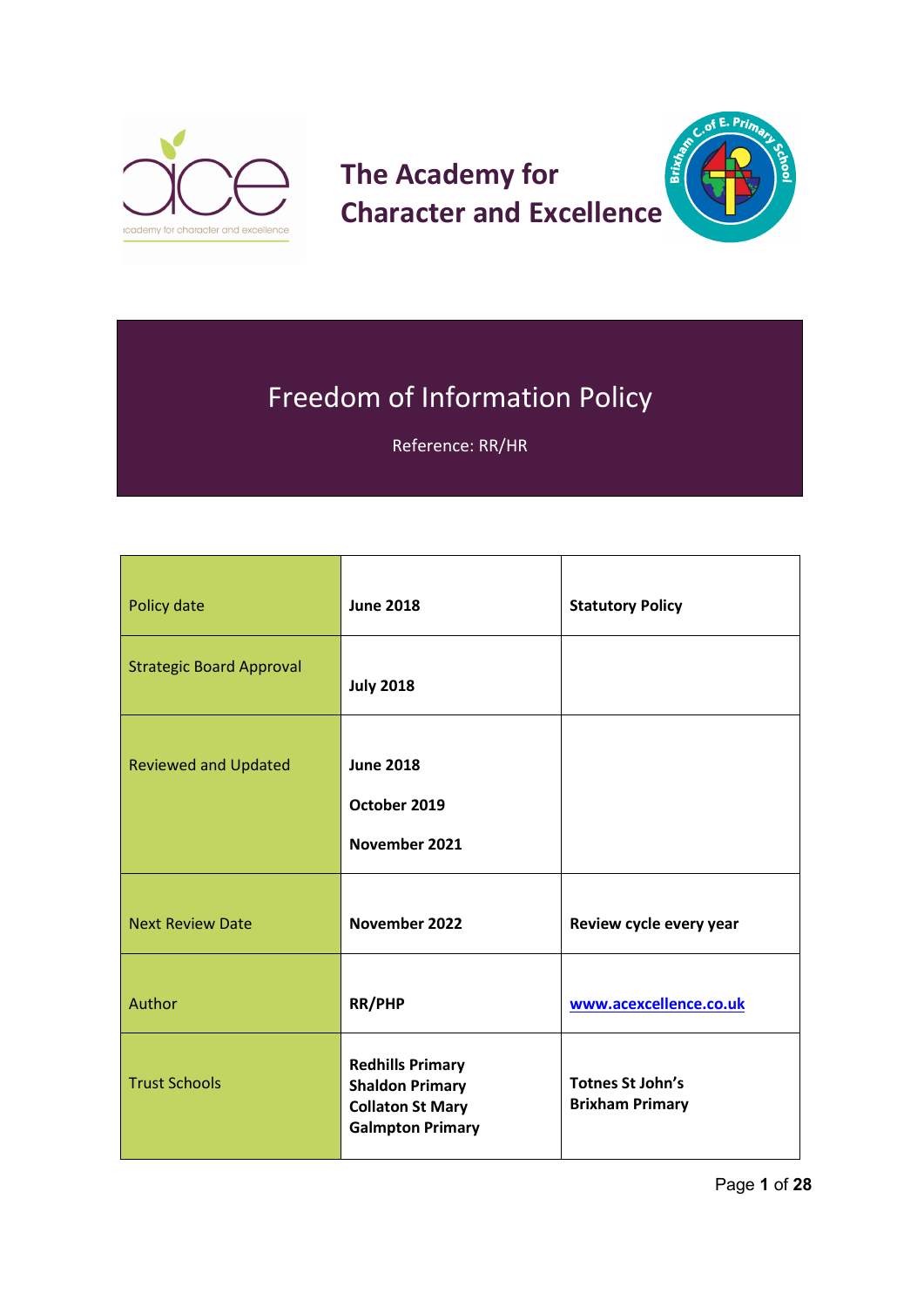### **Who Should use this Policy?**

This Policy sets out the Framework for how the Academy for Character and Excellence manages its obligations under the Freedom of Information Act, in terms of responding to written requests from the public and publishing certain information about its activities through the Freedom of Information Act Publication Scheme.

### **CONTENTS**

| $\overline{2}$ |  |
|----------------|--|
|                |  |
| 3              |  |
| 4              |  |
| 5              |  |
| 6              |  |
|                |  |

#### *John 10:10*

#### *I have come that they may have life, and have it to the full.*

Our school's approach to this policy follows that of the Church of England Education Office in that it seeks to be faith-sensitive and inclusive. It is underpinned by Our Vision of *'Life in all its fullness*' and ensures that all of school life incorporates the values of the Christian Faith. These values are central to all that we do and determine how we will implement all policies and procedures. We want to ensure that through our gateways of citizenship, leadership, expression, exploration and flourishing, all pupils and adults are shown how to be compassionate, passionate, honest, inspiring and responsible individuals. By starting with our vision, we aim to ensure that all members of our school community understand our expectations, our practise and the ways in which we will implement this Policy.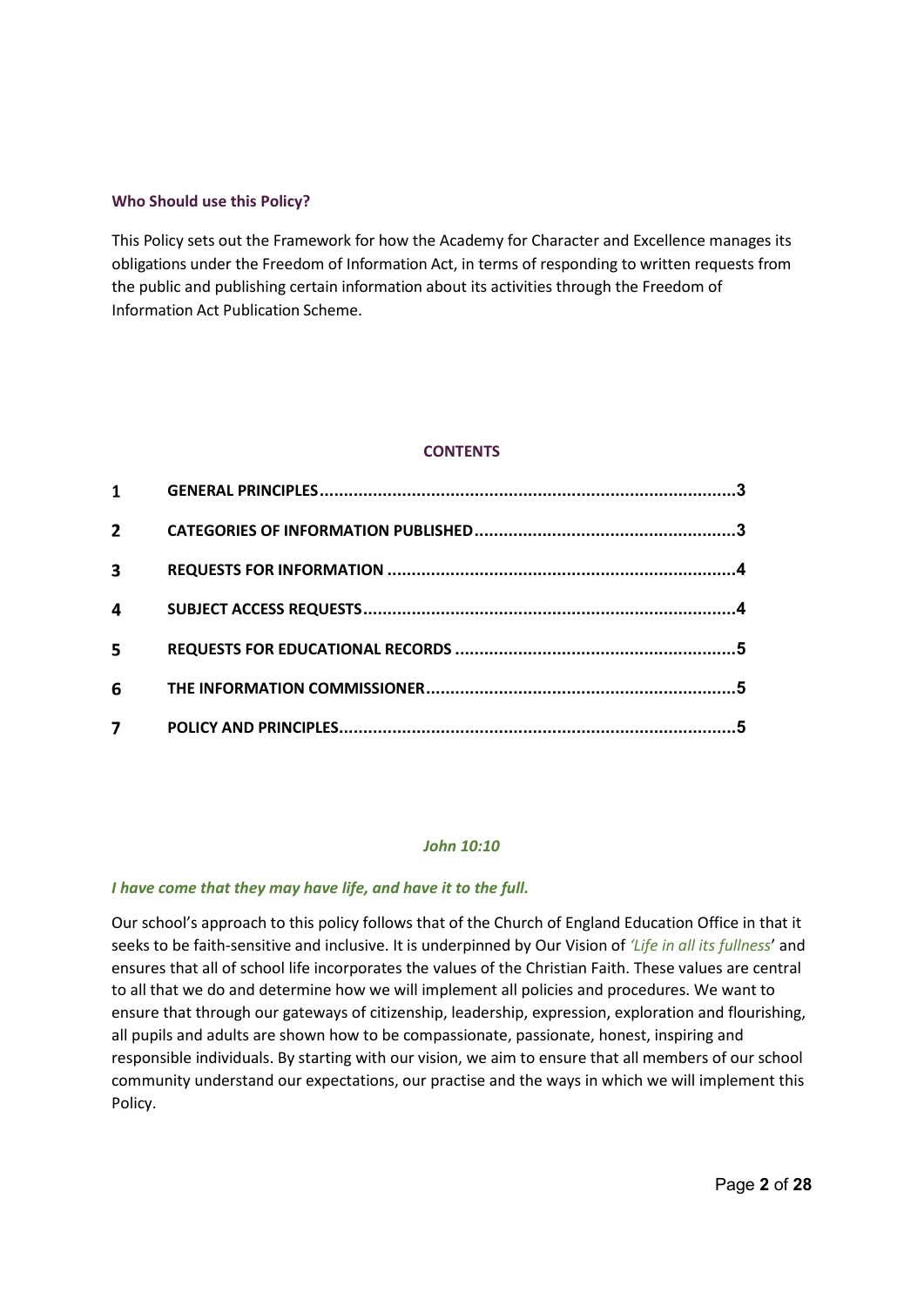#### <span id="page-2-0"></span>**GENERAL PRINCIPLES**  $\mathbf{1}$

This is the policy of the Academy for Character and Excellence in order to comply with its obligations under the Freedom of Information Act 2000 (**FOIA**). The Trust supports the principles of freedom of information and has a policy aim to be an open and transparent organisation in a way that is consistent with the law.

- 1.1 This policy sets out:
	- 1.1.1 The classes of information which the Trust publishes or intends to publish;
	- 1.1.2 The manner in which the information will be published;
	- 1.1.3 Whether the information is available free of charge or on payment.
- 1.2 This covers information already published and information which is to be published in the near future. All information in the Trust's publication scheme is either available on its website to download and print off or available in paper form.
- 1.3 It may not be possible to provide some information because it is legally privileged, confidential or another exemption applies.
- 1.4 Further individuals may make requests for specific types of information:
	- 1.4.1 Freedom of information requests.
	- 1.4.2 Subject access requests
	- 1.4.3 Requests for education records

#### <span id="page-2-1"></span> $\overline{2}$ **CATEGORIES OF INFORMATION PUBLISHED**

- 2.1 The classes of information that the Trust undertakes to make available are organised into five broad topic areas:
	- 2.1.1 Class 1: Who we are and what we do
	- 2.1.2 Class 2: What we spend and how we spend it
	- 2.1.3 Class 3: What our priorities are and how we are doing against them
	- 2.1.4 Class 4: How we make decisions
	- 2.1.5 Class 5: Our policies and procedure
- 2.2 Generally, where possible information will be provided on our website and this will include information as required by law together with information which can be appropriately provided.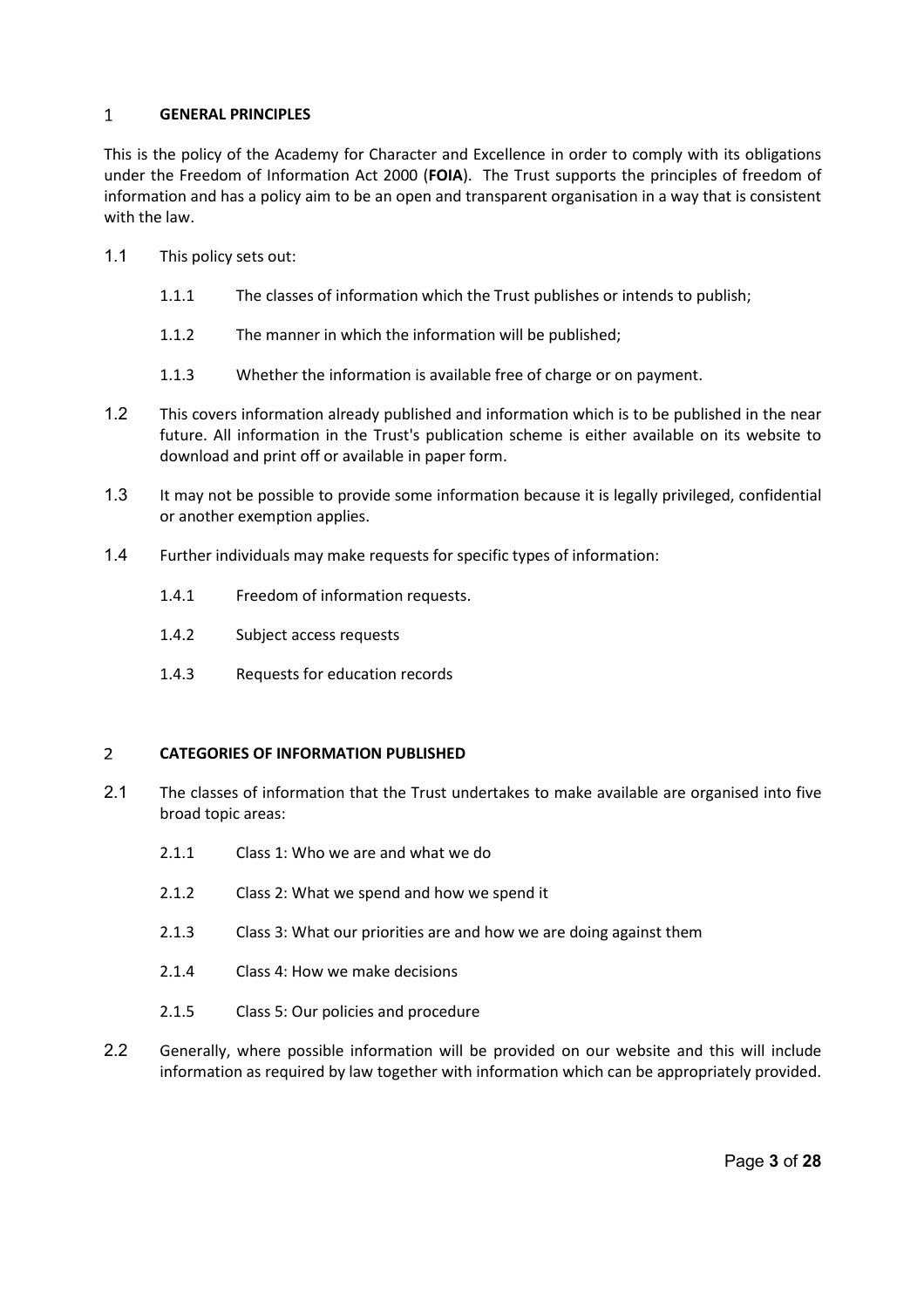#### <span id="page-3-0"></span> $\overline{3}$ **REQUESTS FOR INFORMATION**

- 3.1 If you would like to make a request under the FOIA, please:
	- 3.1.1 make the request in writing (this includes email or fax)
	- 3.1.2 state the enquirer's name and correspondence address (email addresses are allowed);
	- 3.1.3 describe the information requested there must be enough information to be able to identify and locate the information.
- 3.2 You do not have to explain why you want the information or state that it is a FOI request, but it may help us to reply to your request more promptly if you let us know that it is a FOI request.
- 3.3 The Trust will endeavour to respond to any requests promptly and in any event within the legally prescribed limit of 20 working days (excluding non-school days). Where the 20th day to respond to a request is during a non-school day, we will have up to 60 days to respond. The response time starts from the time the request is received. Where we need to ask you for more information to enable us to answer, the 20 days start time begins when this further information has been received.
- 3.4 If a qualified exemption applies (see Appendix 3) and we need more time to consider the public interest test (see Appendix 4), we will reply within the 20 days stating that an exemption applies and include an estimate of the date by which a decision on the public interest test will be made.
- 3.5 The Trust aims to respond to FOIA requests free of charge. However, if your request means that we have to incur significant costs, e.g. a significant amount of photocopying, printing, paying a large postage charge, or a request for a priced item such as some printed publications or DVDs, we will let you know the cost before fulfilling your request. Information will be charged at the actual cost of providing it (e.g. the cost of photocopying, plus time of employee photocopying information, plus postage and any other actual costs incurred as a result of providing the requested information). If we need to charge for providing the information, we will require payment before we can provide the information.
- 3.6 Where we have notified you that a charge is to be made, the response time stops until payment is received and then continues again once payment has been received.

#### <span id="page-3-1"></span> $\overline{4}$ **SUBJECT ACCESS REQUESTS**

- 4.1 All staff, parents and other users are entitled to:
	- 4.1.1 Know what information the School/Trust holds and processes about them or their child and why.
	- 4.1.2 Know how to gain access to it.
	- 4.1.3 Know how to keep it up to date.
	- 4.1.4 Know what the School/Trust is doing to comply with its obligations under the Data Protection Act 2018 (**2018 Act**) and the General Data Protection Regulation.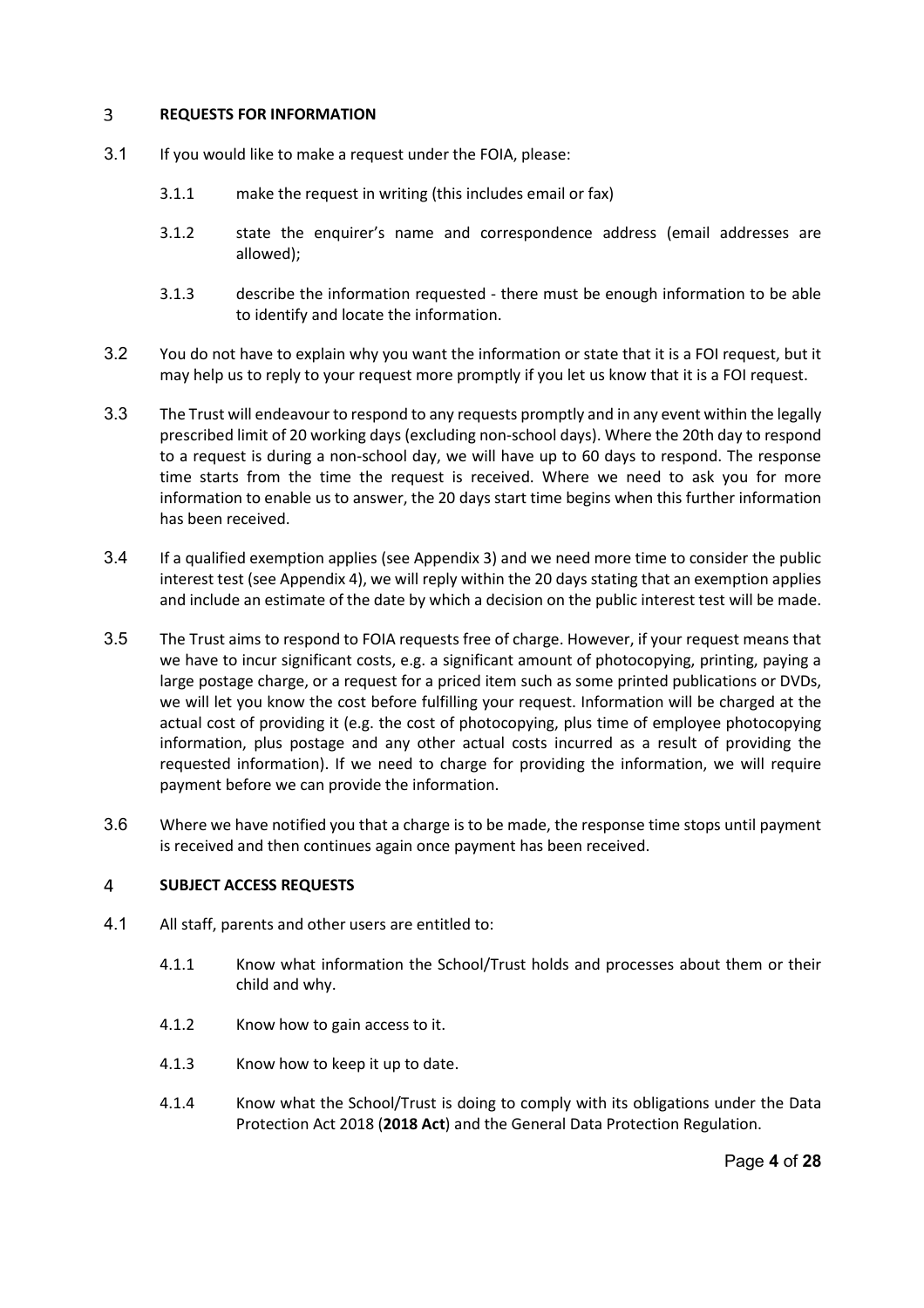- 4.2 All staff, parents and other users have a right under the 2018 Act to access certain personal data being kept about them or their child either on a computer or in certain files. If any such request is made, please contact a senior leader as information should be provided within certain time scales. Please note that a charge may be made for compliance with such a request. Some exemptions apply and if so, you will be informed.
- 4.3 If any complaint is made in respect of any matter in relation to personal data then this should be raised with a senior leader. (Please also refer to the Trust's GDPR Policy and privacy notices)

#### <span id="page-4-0"></span> $5\overline{)}$ **REQUESTS FOR EDUCATIONAL RECORDS**

Parents have separate rights in law to request educational records. Any such request should be made to the school in the first instance.

#### <span id="page-4-1"></span>6 **THE INFORMATION COMMISSIONER**

- 6.1 If there are any concerns about the operation of this policy, then they should be raised with the Trust's DPO in the first instance.
- 6.2 If there are complaints about this policy or breaches of data protection then they may be raised with the Office of The Information Commissioner se[e https://ico.org.uk/](https://ico.org.uk/) for information.

#### <span id="page-4-2"></span> $\overline{7}$ **POLICY AND PRINCIPLES**

- **1.** Scope of the FOIA
	- 1.1. The FOIA covers all recorded information held by the Trust. It is not limited to official documents and it covers, for example, emails, notes, recordings of telephone conversations and CCTV recordings. Nor is it limited to information that has been created, so it also covers, for example, letters received from members of the public, although there may be a good reason not to release them.
	- 1.2. Requests for recorded information about the handling of previous freedom of information requests (meta-requests) should be treated no differently from any other request for recorded information.
	- 1.3. The FOIA does not cover information that is in someone's head. If a member of the public asks for information, information only has to be provided that is already in recorded form. The Trust does not have to create new information or find the answer to a question from staff who may happen to know it.
	- 1.4. FOIA covers information that is held on behalf of the Trust. For example, certain types of work are outsourced to another provider.
	- 1.5. Outsourced services undertaken by an external company may hold information on the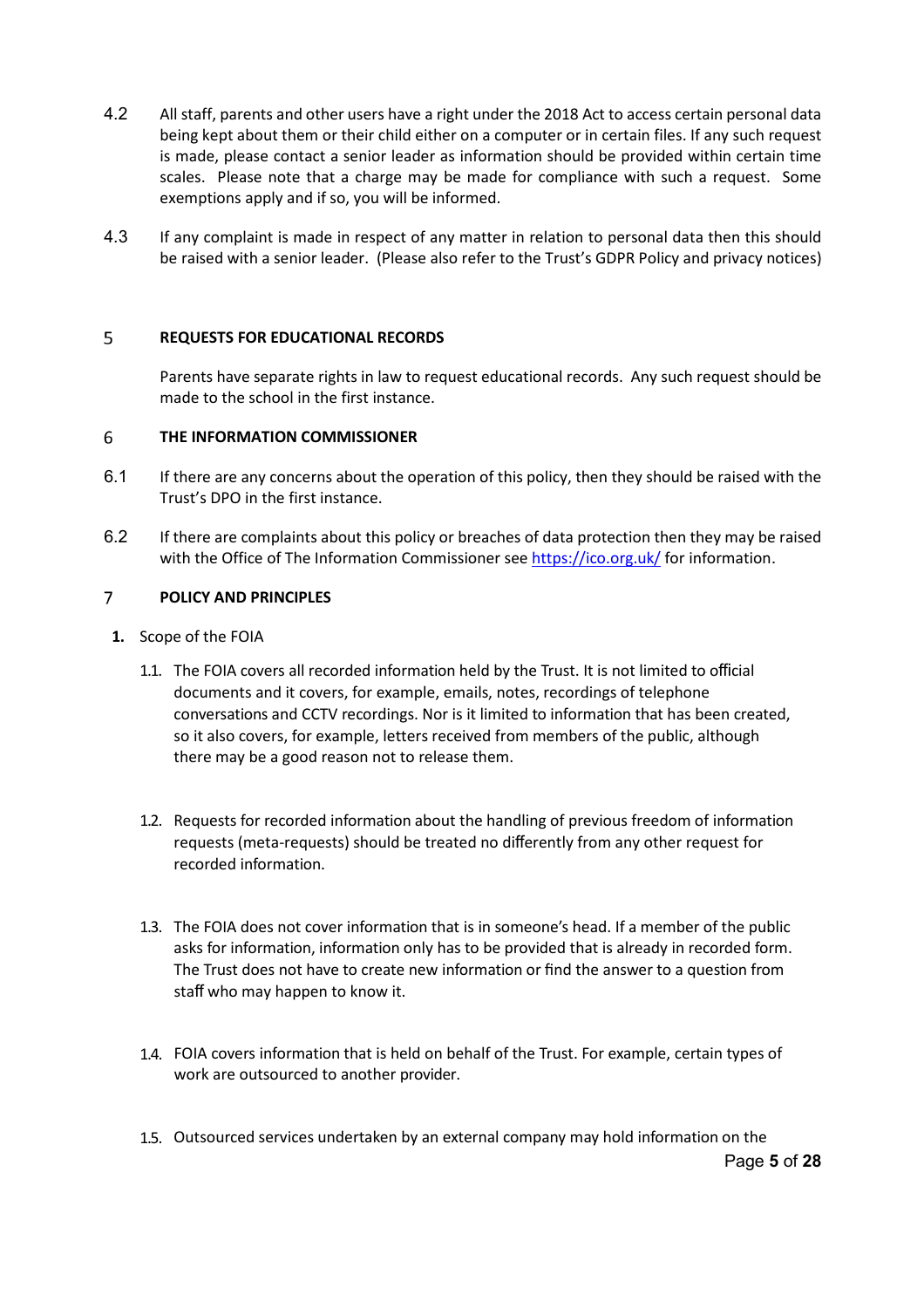Trust's behalf. Some of the information held by the external company may be covered by the FOIA if a freedom of information request is received. The company does not have to answer any requests for information it receives, but they may forward requests to the Trust.

- 1.6. The FOIA does not cover information the Trust holds solely on behalf of another person, body or organisation. This means employees' purely private information is not covered, even if it is on a work computer or email account; nor is information stored solely on behalf of a trade union, or an individual Local Committee member or Director.
- **2.** FOI Publication Scheme
	- 2.1. The Trust has adopted the Model Publication Scheme (**Scheme**) for Schools approved by the Information Commissioner and as set out in Appendix 1. The Scheme commits the Trust to making information available to the public as part of its normal business activities. The information covered is included in classes of information, where this information is held by the Trust.
	- 2.2. The Scheme commits the Trust to:
		- **a.** specify the information which is held by the Trust and falls within the classifications;
		- **b.** produce and publish the methods by which the specific information is made routinely available so that it can be easily identified and accessed by members of the public;
		- **c.** review and update on a regular basis the information the Trust makes available under the Scheme;
		- **d.** make the Scheme available to the public;
- **3.** Responding to Information Requests
	- 3.1. The Trust recognises its duty to:
		- **a.** provide advice and assistance to anyone requesting information. The Trust will respond to straight forward verbal requests for information, and will help enquirers to put more complex verbal requests into writing so that they can be handled under the FOIA;
		- **b.** tell enquirers whether or not the Trust holds the information they are requesting (the duty to confirm or deny), and provide access to the information the Trust holds in accordance with the procedures laid down in Appendix 2.
	- 3.2. Managing Information Requests
		- a. The Data Protection Officer is responsible for responding to information requests that relate to the Trust as a whole, rather than to a specific School. They are also responsible for overseeing the application of this policy, co-ordinating enquiries, leading on the any FOI complaints or requests to review decisions and is the lead for any advice, guidance or training.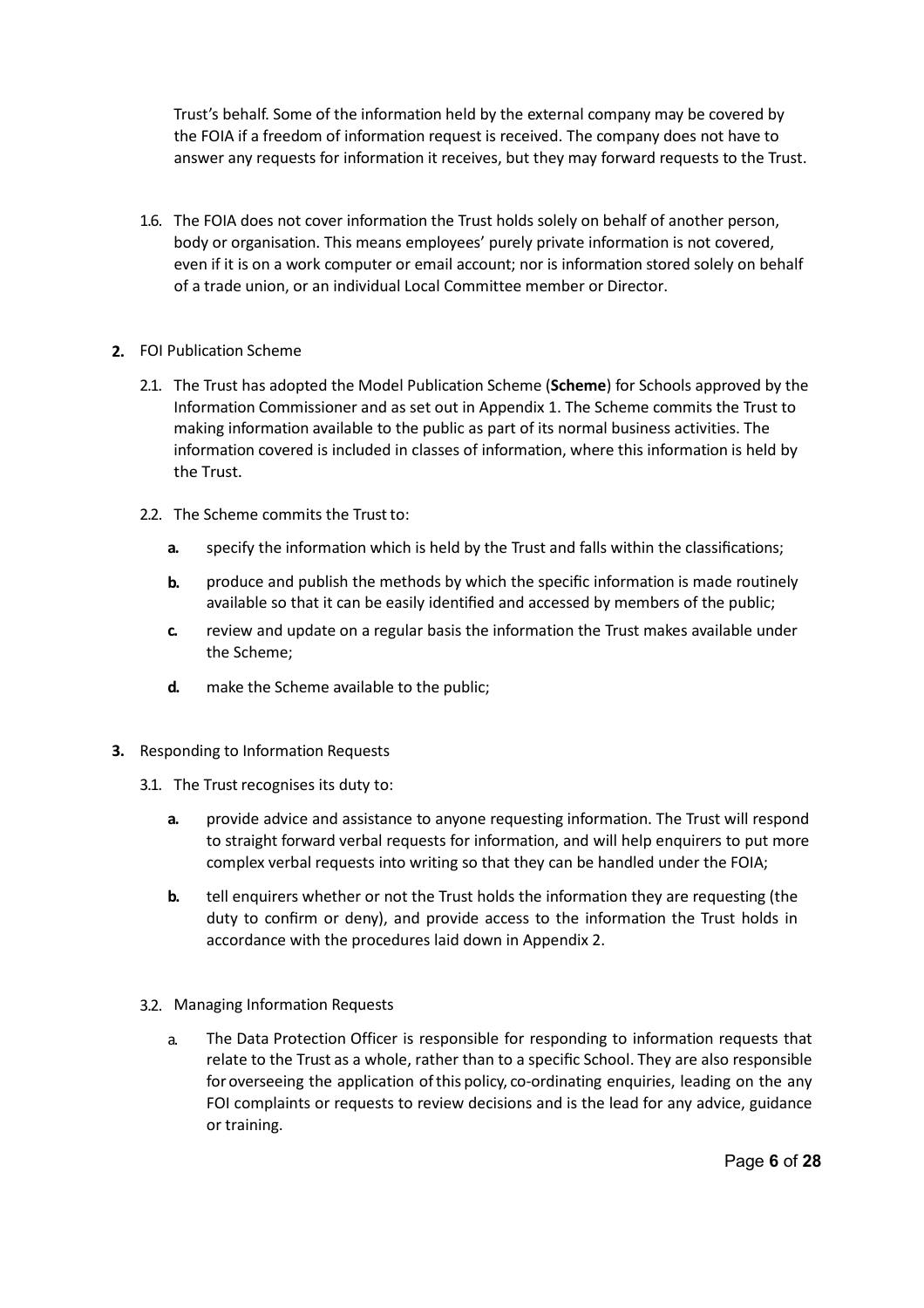- b. Schools are responsible for responding to information requests that relate to their school, however this is limited to responding to the initial requests. Any complaints or requests to review decisions have not been delegated, therefore should be referred to the Data Protection Officer. Each School within the Trust must appoint a person responsible for FOI information requests; this person must be notified to the Data Protection Officer.
- c. Schools are required to update the FOI request tracker database with any information requests that are received, to enable the Trust to have a complete overview and report on all FOI requests at Trust level.
- d. Requests must be made in writing, (including email), and should include the enquirer's name and correspondence address, and state what information they require. They do not have to mention the Act, nor do they have to say why they want the information. There is a duty to respond to all requests, telling the enquirer whether or not the information is held, and supplying any information that is held, except where exemptions apply.
- e. There is a time limit of 20 working days excluding non-school days for responding to a request and must be responded to in accordance to the procedures laid down in Appendix2.
- f. Certain information is subject to either absolute or qualified exemptions. The exemptions are listed in Appendix 3. When applying a qualified exemption to a request, the public interest test procedures need to be invoked to determine if the public interest in applying the exemption outweighs the public interest in disclosing the information.
- g. Unless it is in the public interest to withhold information, it will be released. The Public Interest Test will be applied before any qualified exemptions are invoked. For information on applying the Public Interest Test see Appendix 4.
- 3.3. Charging
	- **a.** The Trust reserves the right to refuse to supply information where the cost of doing so exceeds the statutory maximum, currently £450. See Appendix 5 for further information.
- 3.4. Recording Information Requests
	- a. An FOI Tracker Database will be maintained, including where a refusal to request has been made. This will be maintained by the Data Protection Officer.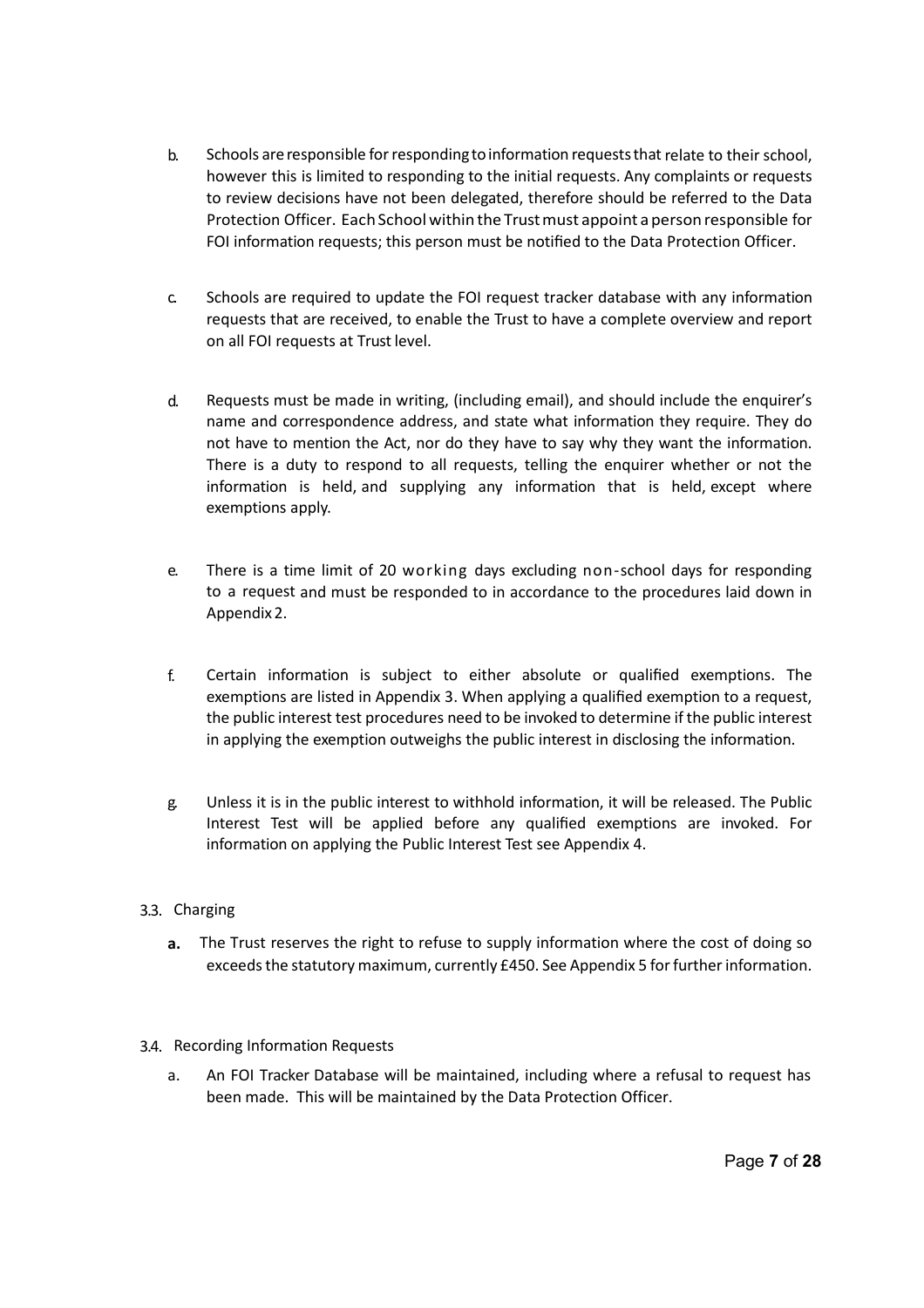- **4.** Complaints
	- 4.1. If a member of the public is unhappy with the service they have received in relation to their request and wish to make a complaint or request a review of the decision, they should be asked to put it in writing to the Data Protection Officer using the following contact details. This should be provided in the letter sent out in response to the request:

Data Protection Officer Rozel Ridgway The Academy for Character and Excellence Totnes St John's Primary School Pathfields Totnes TQ9 5TZ

- 4.2. The Trust will aim to determine all complaints within 10 days of receipt. The complaint will be dealt with by the CEO, or the Chair of the Trust.
- 4.3. If on investigation the original decision is upheld, then the Trust has a duty to inform the complainant of their right to appeal to the Information Commissioner's office, which will be detailed in the response letter. Appeals should be made in writing to the Information Commissioner's office. They can be contactedat:

FOI/EIR Complaints

Resolution Information Commissioner's Office Wycliffe House

Water Lane Wilmslow Cheshire SK9 5AF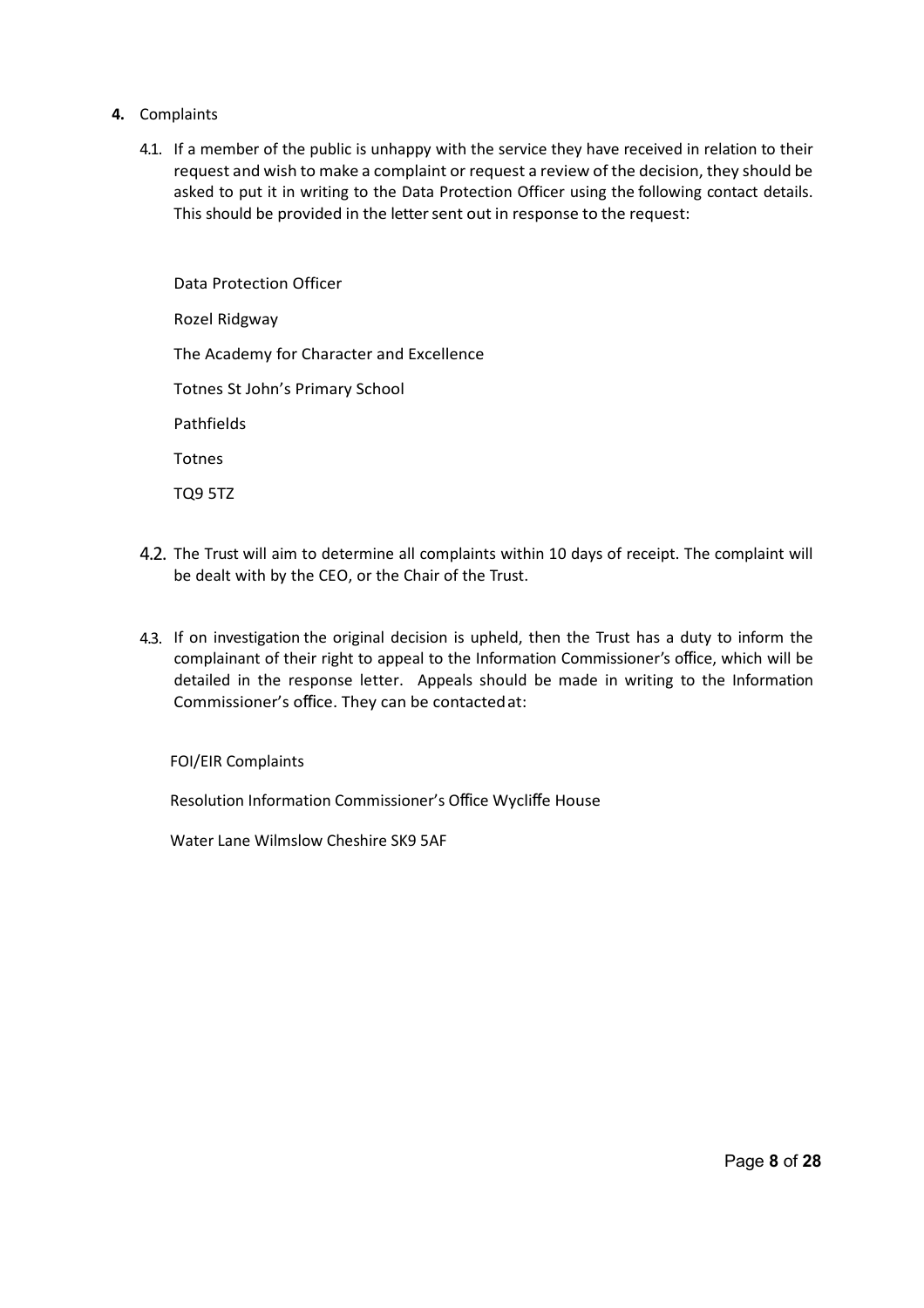### **Appendix 1 – Publication Scheme**

| Publication Scheme - The Academy for Character and Excellence                                                                                                                           |                                                                                                                                                                                 |               |
|-----------------------------------------------------------------------------------------------------------------------------------------------------------------------------------------|---------------------------------------------------------------------------------------------------------------------------------------------------------------------------------|---------------|
| <b>Information to be published</b>                                                                                                                                                      | How the Information can be obtained                                                                                                                                             | <b>Charge</b> |
| Who we are and what we do<br>Organisational information, locations<br>and contacts, constitutional and legal<br>governance.                                                             |                                                                                                                                                                                 |               |
| <b>Trust and School websites:</b>                                                                                                                                                       |                                                                                                                                                                                 | None          |
| Academy for Character and<br>Excellence<br><b>Shaldon Primary School</b><br><b>Redhills Primary School</b><br><b>Collaton St Mary Primary</b><br>School<br><b>Galmpton CofE Primary</b> | http://www.acexcellence.co.uk/<br>http://www.shaldonprimary.org<br>https://www.redhillsprimary.org/<br>https://www.collatonstmaryprimary.org/<br>http://www.galmptonprimary.org |               |
| School<br>Totnes St John's CofE                                                                                                                                                         |                                                                                                                                                                                 |               |
| <b>Primary School</b><br>Brixham CofE Primary School                                                                                                                                    | https://www.totnesstjohnsprimary.org                                                                                                                                            |               |
|                                                                                                                                                                                         | https://www.brixhamcofe.org/                                                                                                                                                    |               |
| Trustee names and contact details of<br>the Trust board and the portfolios<br>they hold                                                                                                 | http://www.acexcellence.co.uk/                                                                                                                                                  | None          |
| Trust Legal and Funding Documents:                                                                                                                                                      | http://www.acexcellence.co.uk/                                                                                                                                                  | None          |
| <b>Trust Scheme of Delegation</b>                                                                                                                                                       | http://www.acexcellence.co.uk/                                                                                                                                                  | None          |
| <b>Trust Governance</b>                                                                                                                                                                 | http://www.acexcellence.co.uk/                                                                                                                                                  | None          |
| Names of key personnel                                                                                                                                                                  | http://www.acexcellence.co.uk/                                                                                                                                                  | None          |
| Location and contact information                                                                                                                                                        | http://www.acexcellence.co.uk/                                                                                                                                                  | None          |
| Conflict of Interest Register & Log                                                                                                                                                     | http://www.acexcellence.co.uk/                                                                                                                                                  | None          |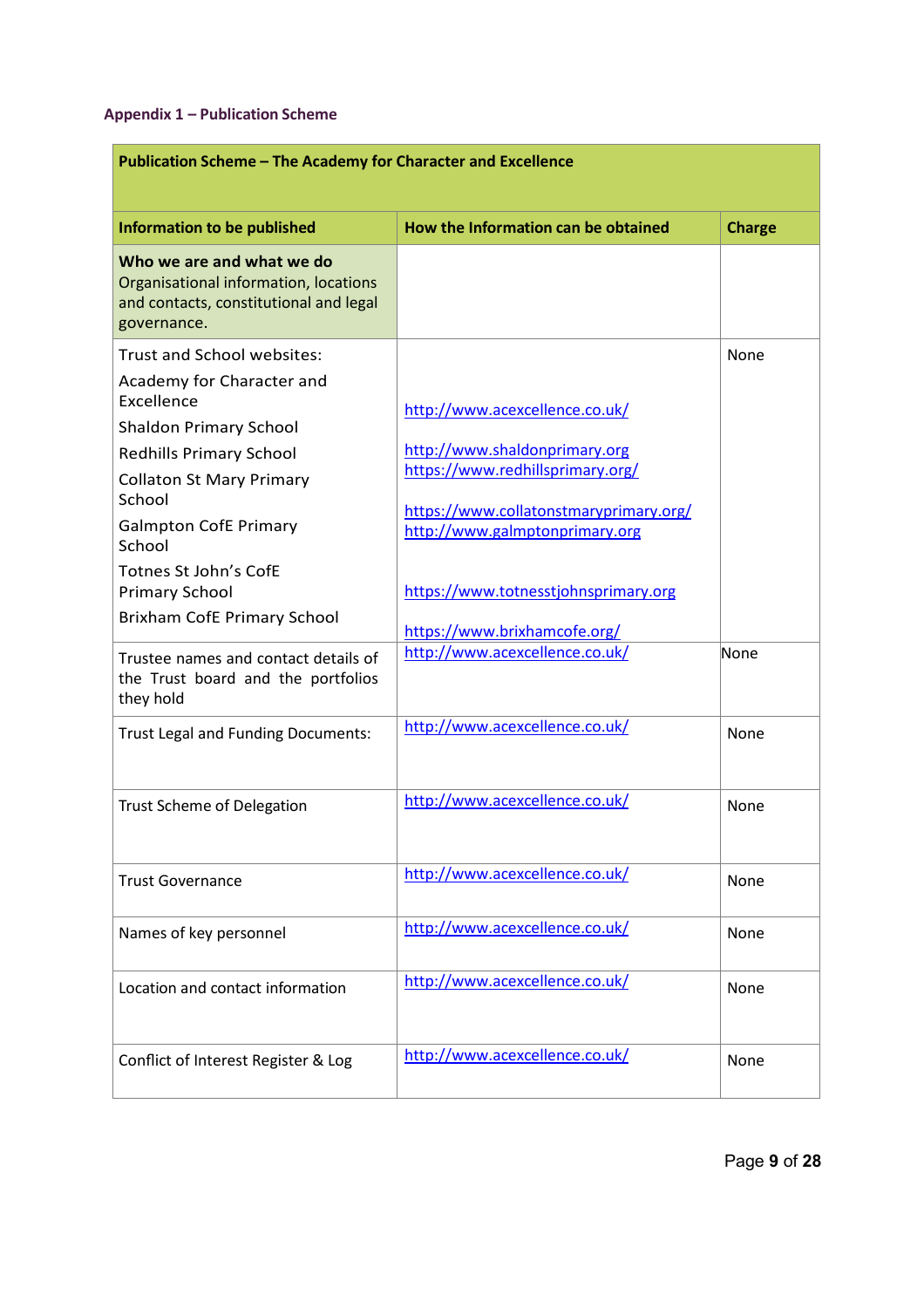| What we spend and how we spend it<br>Financial information relating to<br>projected and actual income and<br>expenditure, tendering, procurement<br>and contracts. |                                                  |      |
|--------------------------------------------------------------------------------------------------------------------------------------------------------------------|--------------------------------------------------|------|
| <b>Competitive Tendering Policy</b>                                                                                                                                | http://www.acexcellence.co.uk/                   | None |
| <b>Annual Report and Financial</b><br><b>Statements</b>                                                                                                            | http://www.acexcellence.co.uk/                   | None |
| Audit Meeting terms of Reference<br>and Meeting Minutes                                                                                                            | Upon request through<br>admin@acexcellence.co.uk | None |
| Pay Policy                                                                                                                                                         | http://www.acexcellence.co.uk/                   | None |
| <b>Expenses Policy</b>                                                                                                                                             | http://www.acexcellence.co.uk/                   | None |
| What our priorities are and how we<br>are doing<br>Strategy and performance information,<br>plans, assessments, inspections and<br>reviews.                        |                                                  |      |
| <b>Trust Meetings</b>                                                                                                                                              | Upon request through<br>admin@acexcellence.co.uk | None |
| <b>Strategic Plan</b>                                                                                                                                              | Upon request through<br>admin@acexcellence.co.uk | None |
| <b>Risk Register</b>                                                                                                                                               | Upon request through<br>admin@acexcellence.co.uk | None |
| Audit Committee Meeting Terms of<br><b>Reference and Meeting Minutes</b>                                                                                           | Upon request through<br>admin@acexcellence.co.uk | None |
| <b>How we make decisions</b><br>Policy proposals and decisions.<br>Decision making processes, internal<br>criteria and procedures, consultations.                  |                                                  |      |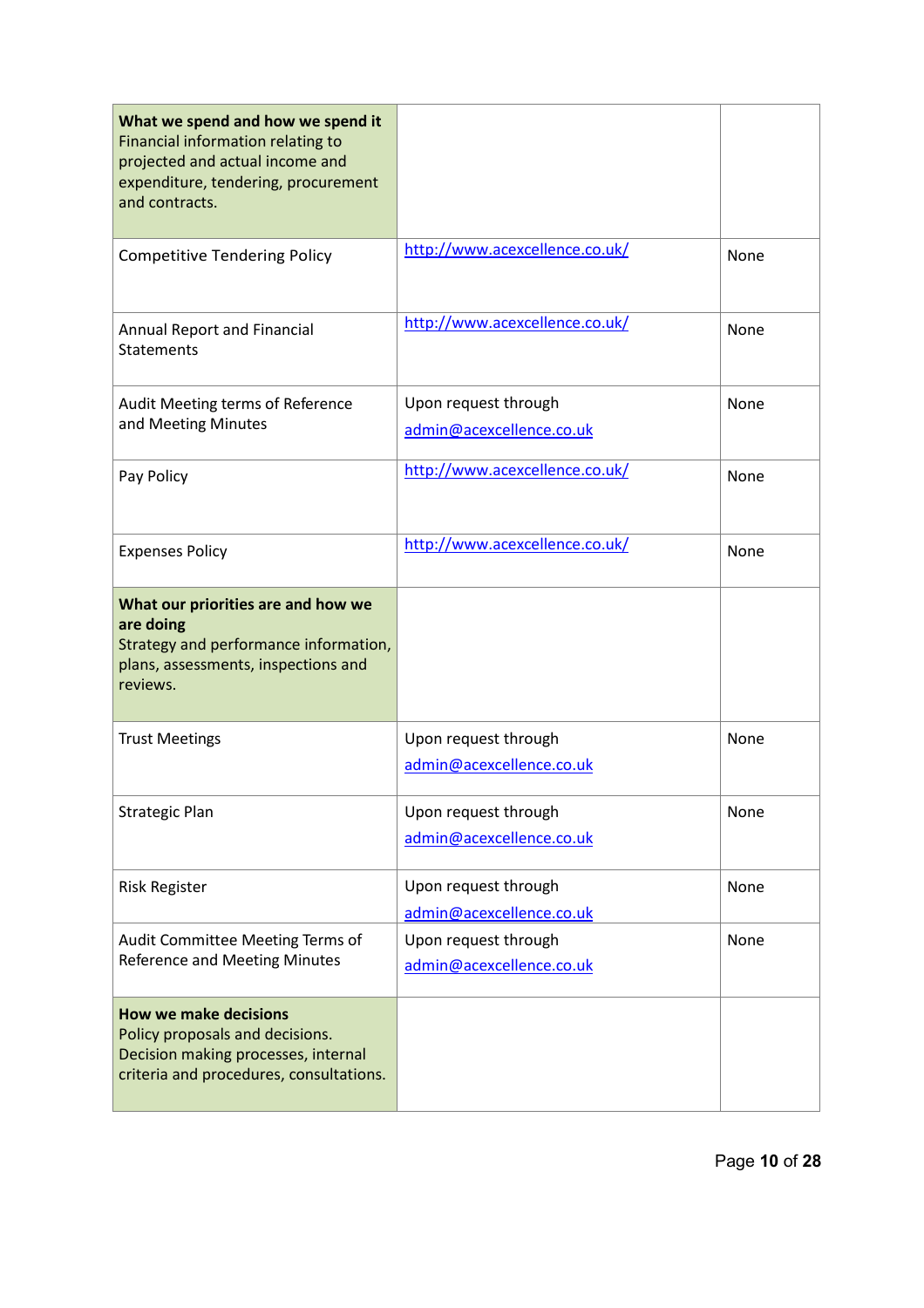| Trust strategic board meetings<br>including Finance, Audit and Risk<br>committee                                                                                                | Upon request through<br>admin@acexcellence.co.uk | None |
|---------------------------------------------------------------------------------------------------------------------------------------------------------------------------------|--------------------------------------------------|------|
| Trust terms of reference for portfolio<br>meetings                                                                                                                              | Upon request through<br>admin@acexcellence.co.uk | None |
| <b>Trust Scheme of Delegation</b>                                                                                                                                               | http://www.acexcellence.co.uk/                   | None |
| Governance Diagram                                                                                                                                                              | http://www.acexcellence.co.uk/                   | None |
| <b>Our policies and procedures</b><br>(Current written protocols, policies<br>and procedures for delivering our<br>services and responsibilities). Current<br>information only. |                                                  |      |
| <b>Trust Policies</b>                                                                                                                                                           | http://www.acexcellence.co.uk/                   | None |
| <b>Trust HR Policies</b>                                                                                                                                                        | http://www.acexcellence.co.uk/                   | None |
| <b>Lists and Registers</b><br>Currently maintained lists and registers<br>only                                                                                                  |                                                  |      |
| Conflict of Interest Register & Log                                                                                                                                             | http://www.acexcellence.co.uk/                   | None |
| The services we offer<br>(Information about the services we<br>offer, including leaflets, guidance and<br>newsletters produced for the public<br>and businesses).               |                                                  |      |
| <b>Trust News</b>                                                                                                                                                               | http://www.acexcellence.co.uk/                   | None |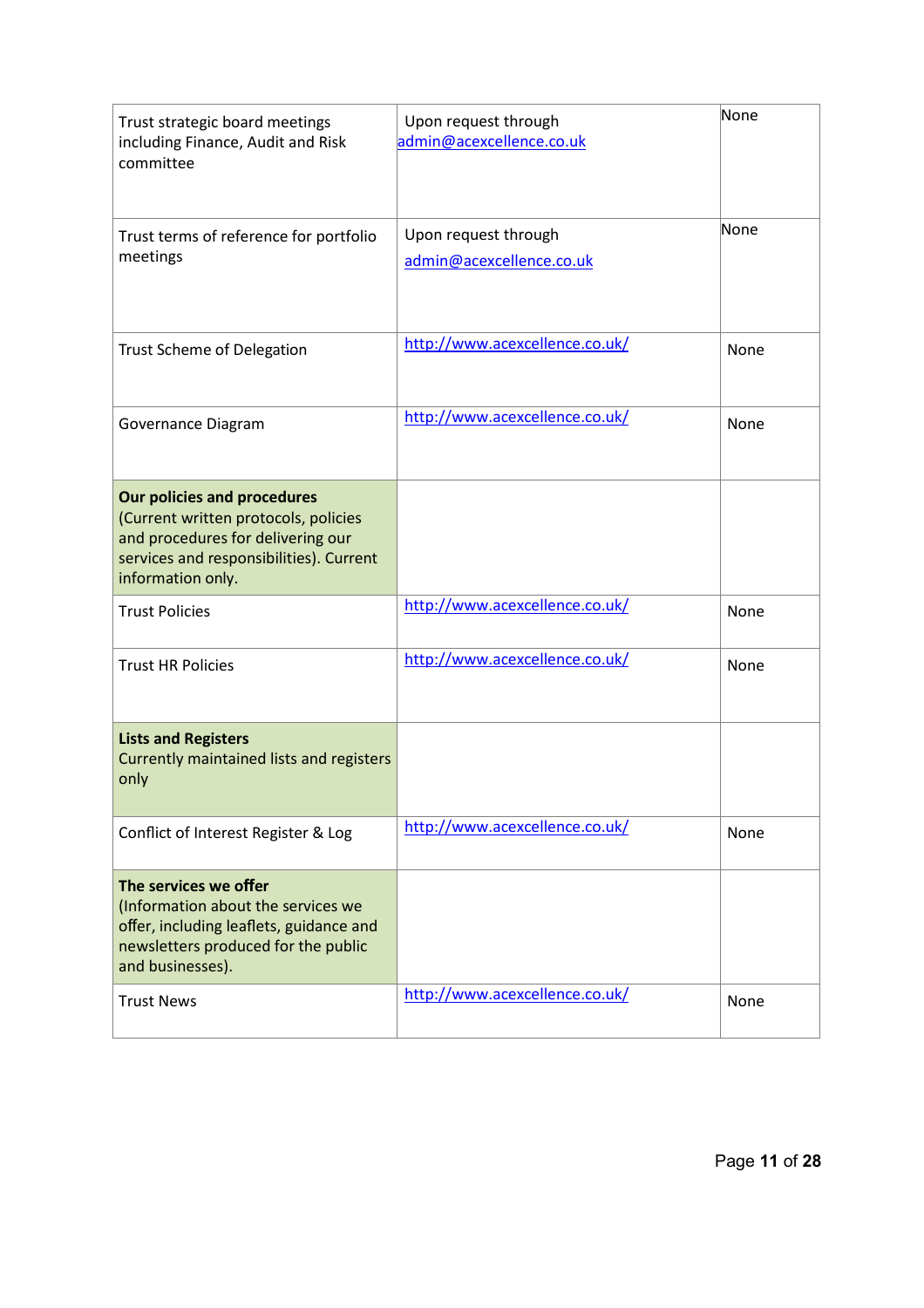| <b>Publication Scheme - School Information</b>                                                                              |                                                                                                                                                                                                                                                                                                      |               |  |
|-----------------------------------------------------------------------------------------------------------------------------|------------------------------------------------------------------------------------------------------------------------------------------------------------------------------------------------------------------------------------------------------------------------------------------------------|---------------|--|
| Information to be published                                                                                                 | How the Information can be obtained                                                                                                                                                                                                                                                                  | <b>Charge</b> |  |
| Who we are and what we do<br>Organisational information, locations<br>and contacts, constitutional and legal<br>governance. |                                                                                                                                                                                                                                                                                                      |               |  |
| School staff and structure - names of<br>key personnel                                                                      | Please refer to each individual school<br>website under their staff section<br>http://www.shaldonprimary.org<br>https://www.redhillsprimary.org/<br>https://www.collatonstmaryprimary.org<br>http://www.galmptonprimary.org<br>https://www.totnesstjohnsprimary.org/<br>https://www.brixhamcofe.org/ | None          |  |
| Local committee members - names<br>and contact details of the committee<br>members and the basis of their<br>appointment    | Please refer to each individual school website<br>under their governance<br>http://www.shaldonprimary.org<br>https://www.redhillsprimary.org/<br>https://www.collatonstmaryprimary.org<br>http://www.galmptonprimary.org<br>https://www.totnesstjohnsprimary.org/<br>https://www.brixhamcofe.org/    | None          |  |
| School session times, term dates and<br>holidays                                                                            | Please refer to each individual school website<br>http://www.shaldonprimary.org<br>https://www.redhillsprimary.org/<br>https://www.collatonstmaryprimary.org<br>http://www.galmptonprimary.org<br>https://www.totnesstjohnsprimary.org/<br>https://www.brixhamcofe.org/                              | None          |  |
| Location and contact information                                                                                            | Please refer to each individual school website<br>http://www.shaldonprimary.org<br>https://www.redhillsprimary.org/<br>https://www.collatonstmaryprimary.org<br>http://www.galmptonprimary.org<br>https://www.totnesstjohnsprimary.org/<br>https://www.brixhamcofe.org/                              | None          |  |
| Prospectus                                                                                                                  | Please refer to each individual school website<br>http://www.shaldonprimary.org<br>https://www.redhillsprimary.org/<br>https://www.collatonstmaryprimary.org<br>http://www.galmptonprimary.org<br>https://www.totnesstjohnsprimary.org/                                                              | None          |  |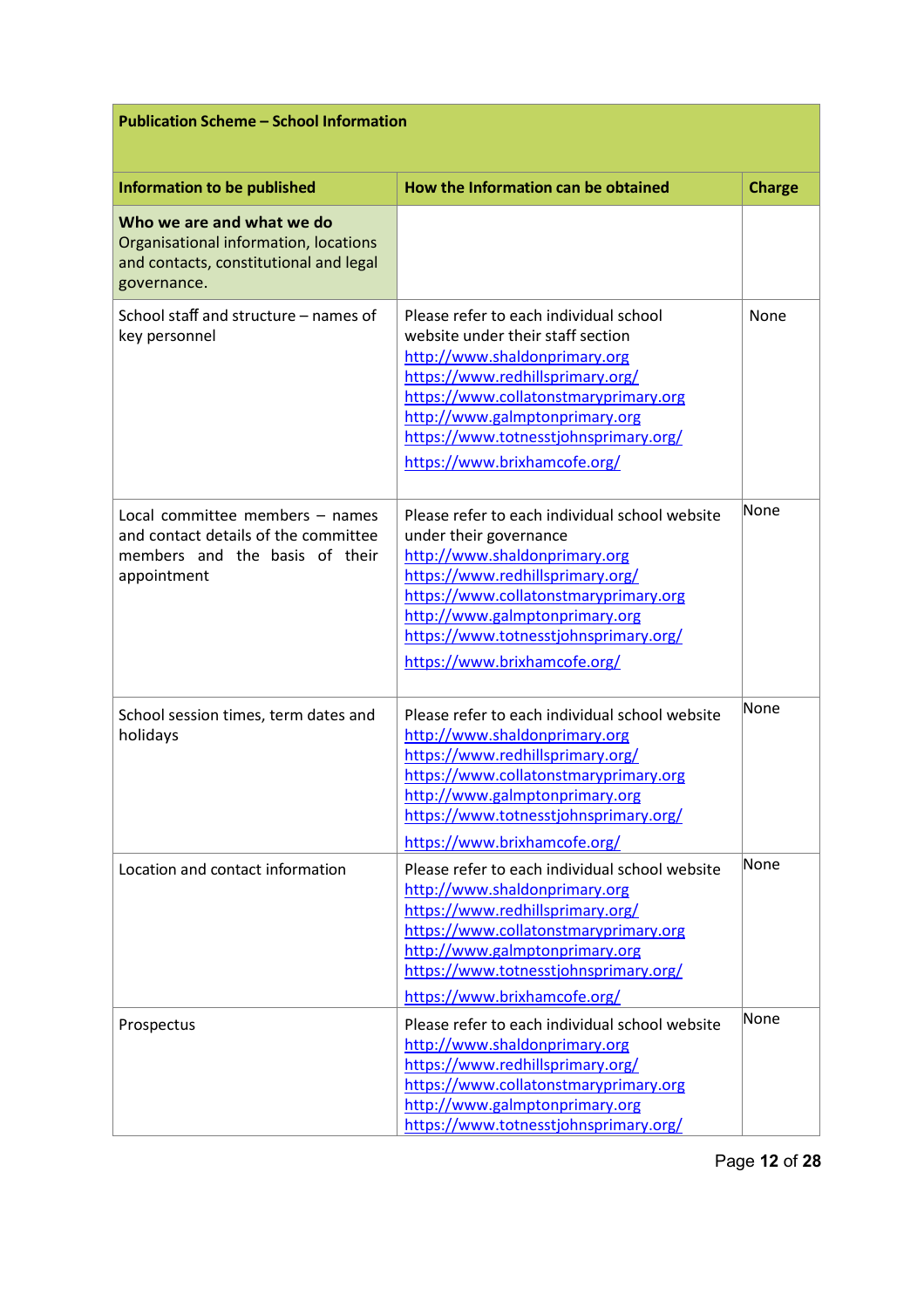|                                                                                                                                                   | https://www.brixhamcofe.org/                                                                                                                                                                                                                                            |             |
|---------------------------------------------------------------------------------------------------------------------------------------------------|-------------------------------------------------------------------------------------------------------------------------------------------------------------------------------------------------------------------------------------------------------------------------|-------------|
| What our priorities are and how we<br>are doing<br>Strategy and performance information,<br>plans, assessments, inspections and<br>reviews.       |                                                                                                                                                                                                                                                                         |             |
| School Development Plan                                                                                                                           | Upon request through<br>admin@acexcellence.co.uk                                                                                                                                                                                                                        | None        |
| <b>OFSTED</b>                                                                                                                                     | https://www.gov.uk/government/organisations<br>/ofsted                                                                                                                                                                                                                  | None        |
| <b>Pupil Premium</b>                                                                                                                              | Please refer to each individual school website<br>http://www.shaldonprimary.org<br>https://www.redhillsprimary.org/<br>https://www.collatonstmaryprimary.org<br>http://www.galmptonprimary.org<br>https://www.totnesstjohnsprimary.org/<br>https://www.brixhamcofe.org/ | <b>None</b> |
| <b>Special Educational Needs</b>                                                                                                                  | Please refer to each individual school website<br>http://www.shaldonprimary.org<br>https://www.redhillsprimary.org/<br>https://www.collatonstmaryprimary.org<br>http://www.galmptonprimary.org<br>https://www.totnesstjohnsprimary.org/<br>https://www.brixhamcofe.org/ | None        |
| <b>How we make decisions</b><br>Policy proposals and decisions.<br>Decision making processes, internal<br>criteria and procedures, consultations. |                                                                                                                                                                                                                                                                         |             |
| <b>Local Committee Meeting</b><br><b>Minutes</b>                                                                                                  | Upon request through<br>admin@acexcellence.co.uk                                                                                                                                                                                                                        | None        |
| Admissions/Admissions Policy                                                                                                                      | Please refer to each individual school website<br>http://www.shaldonprimary.org<br>https://www.redhillsprimary.org/<br>https://www.collatonstmaryprimary.org<br>http://www.galmptonprimary.org<br>https://www.totnesstjohnsprimary.org/<br>https://www.brixhamcofe.org/ | None        |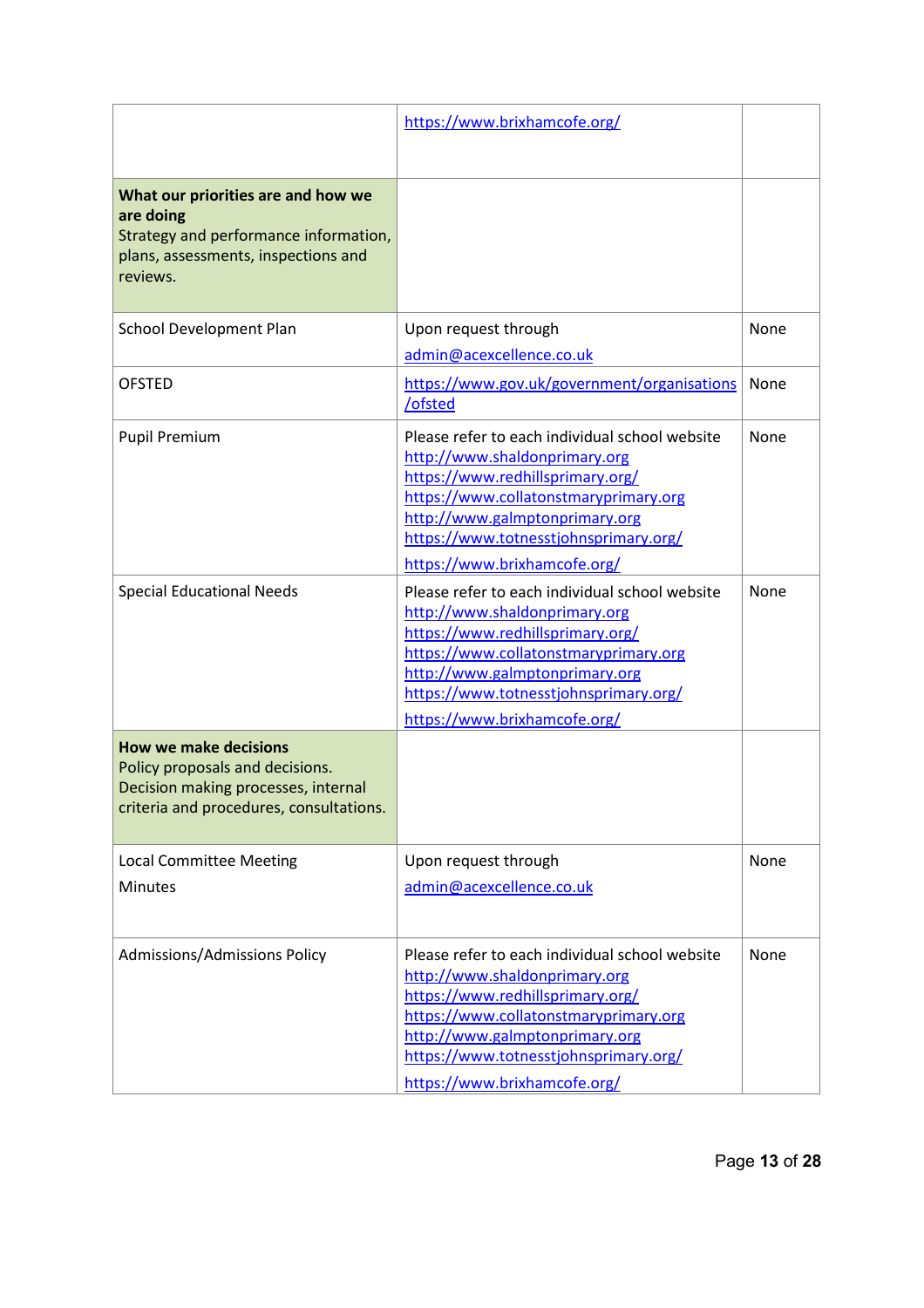### **Appendix 2 – Procedure for Dealing with Requests**

When an information request is received, the following process needs to be followed, by answering the following questions.

## *1. Is it a FOI request for information?*

A request for information may be covered by one, or all, of three information rights:

- a. Data protection enquiries (or subject access requests) are ones where the enquirer asks to see what personal information the school holds about the enquirer. If the enquiry is a Data Protection request, the Trust GDPR Policy must be followed.
- b. Environmental Information Regulations enquiries are ones which relate to air, water, and natural sites, built environment, flora and fauna, and health, and any decisions and activities affecting any of these. These could therefore include enquiries about recycling, phone masts, school playing fields, car parking etc. If the enquiry is about environmental information, follow the guidance on the ICO's or DEFRA website.
- c. FOI enquiries are concerned with all other information and the reasoning behind decisions and policies. The request does not have to mention the FOIA. All requests for information that are not data protection or environmental information requests are covered by the FOIA.

# *2. Is this a valid FOI request for information?*

An FOI request should:

- a. be in writing, including email or FAX;
- b. state the enquirer's name and correspondence address (email addresses are allowed);
- c. describe the information requested there must be enough information to be able to identify and locate the information; and not be covered by one of the other pieces of legislation.

In cases where the enquiry is ambiguous, assist the enquirer to describe more clearly the information requested. Where possible, establish direct contact. The aim is to clarify the nature of the information requested and not to determine the aims or motivation of the enquirer. If we notify the enquirer that we need further information to enable us to answer, we do not have to deal with the request until the further information is received. The response time limit starts from the date this is received.

Verbal enquiries are not covered by the FOIA. Such enquiries can be dealt withwhere the enquiry is relatively straightforward and can be dealt with satisfactorily. However, for more complex enquiries, and to avoid disputes over what was asked for, the enquirer must be asked to put the request in writing or email, when the request will then become subject to the FOIA.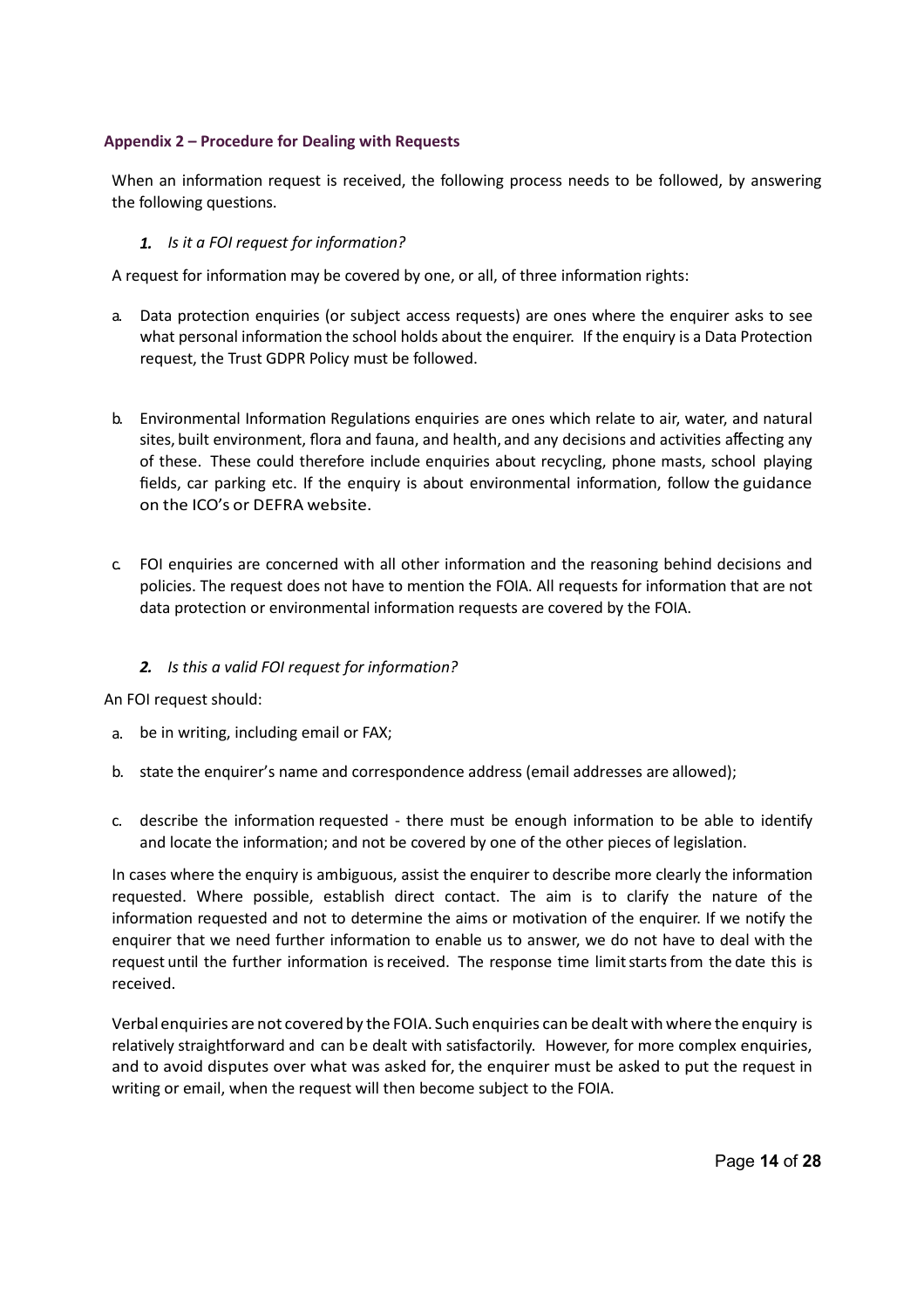# *3. Does the Trust hold the information?*

"Holding" information means information relating to the business of the Trust which:

- a. the Trust has created, or
- b. the Trust has received from another body or person, or
- c. is held by another body on the Trust's behalf.

Information means both hard copy and digital information, including email.

If the Trust does not hold the information, it does not have to be created or acquired just to answer the enquiry, although a reasonable search should be made before denying that the Trust holds this information.

### *4. Has the information requested already been made public?*

If the information requested is already in the public domain, forinstance through the Scheme or on a website, the enquirer should be directed to the information, with an explanation regarding how to access it.

### *5. Is the request vexatious or manifestly unreasonable or repeated?*

The FOIA states that there is no obligation to comply with vexatious requests. This is taken to mean a request which is designed to cause inconvenience, harassment or expense rather than to obtain information, and would require a substantial diversion of resources or would otherwise undermine the work of the Trust. This however does not provide an excuse for bad records management.

## *6. Can the Trust transfer a request to another body?*

If the information is held by another public authority, the Trust must first check that they hold it, then transfer the request to them. The enquirer should then be notified that the Trust do not hold the information and to whom the request has been transferred. The enquiry must be answered in respect of information the Trust does hold.

# *7. Could a third party's interests be affected by disclosure?*

FOIA is not intended to accommodate otherwise valid requests in which the applicant may make complaints or vent frustrations. The Trust does not have to comply with repeated identical or substantially similar requests from the same applicant unless a "reasonable" interval has elapsed between requests.

Consultation of third parties may be undertaken if their interests could be affected by release of the information requested, and any such consultation may influence the decision. Consultation is not required if an exemption is applied meaning that the information won't be released.

- *8.* Consultation will be necessary where:
- 1. disclosure of information may affect the legal rights of a third party, such as the right to have certain information treated in confidence or rights under Article 8 of the European Convention on Human Rights;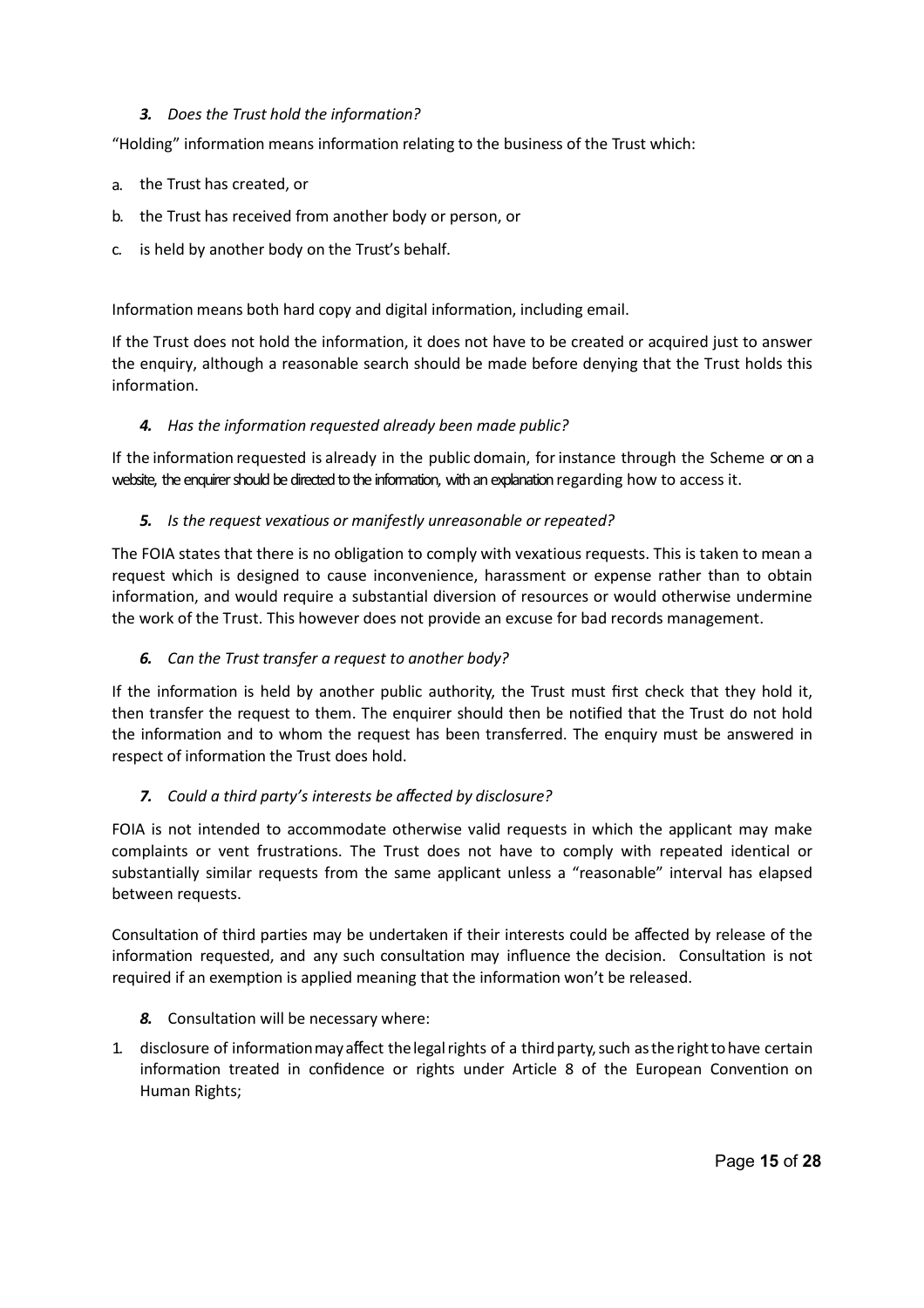- 2. the views of the third party may assist in determining if information is exempt from disclosure, or
- 3. the views of the third party may assist in determining the public interest.

# *9. Does an exemption apply?*

The presumption of the legislation is that the Trust will disclose information unless the FOIA provides a specific reason to withhold it. There are more than 20 exemptions. They are set out in Appendix 3 and are mainly intended to protect sensitive or confidential information.

Exemptions should be reviewed to see if they apply, where the Trust has real concerns about disclosing the information. Even then, where the potential exemption is a qualified exemption, the public interest test will also be considered in order to see if the public interest in applying the exemption outweighs the public interest in disclosing it. Therefore, unless it is in the public interest towithhold the information, it has to be released. Appendix 4 contains guidance on conducting a public interest test.

# *10. What if the request is for personal information?*

Personal information requested by the subject of that information is exempt under the FOIA as such information is covered by the Data Protection Act 2018 and the General Data Protection Regulation. Individuals must, therefore, continue to make a 'subject access request' under the Data Protection Act 2018 and the General Data Protection Regulation if they wish to access such information.

# *11. What if the details contain personal information?*

Personal information requested by third parties is also exempt under the FOIA where release of that information would breach the Data Protection Act 2018 and the General Data Protection Regulation data. If a request is made for a document (e.g. Local Committee minutes) which contains personal information whose release to a third party would breach the Data Protection Act 2018 and the General Data Protection Regulation, the document may be issued by blanking out the relevant personal information as set out in the redaction procedure. The procedure for redaction is:

(i) mask the passages which are not to be disclosed and photocopy;

(ii) annotate in the margin against each blank passage, the exemption and section of the FOIA under which this passage applies.

# *12. What is the cost of providing information?*

The FOIA allows the Trust to charge for providing information, however, the Trust's aim is to respond to FOIA requests free of charge wherever it can. For further information, see Appendix 5.

The first step is to determine if the threshold (currently £450) would be exceeded. Staff costs should be calculated at £25 per hour.

If a request would cost less than the appropriate limit (currently £450), the Trust can only charge for the cost of informing the applicant whether the information is held, and communicating the information to the applicant (e.g. photocopying, printing and postage costs). If a request would cost more than the appropriate limit (£450), the Trust can turn the request down, answer and charge a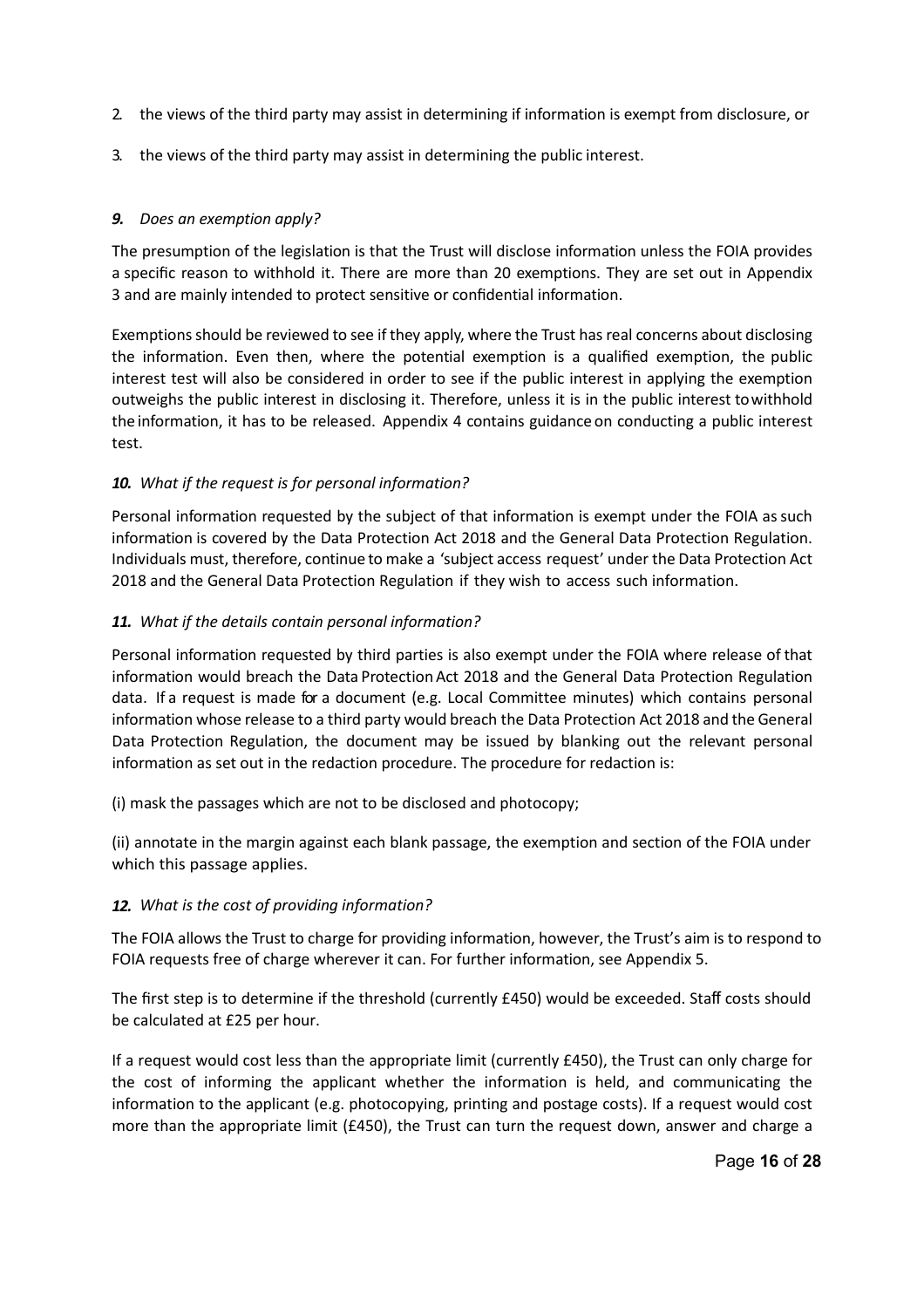fee, or answer and waive the fee. If it decides to charge a fee, and does not have other powers to do so, it can charge on the basis of the costs outlined in Appendix 5.

In practice the Trust will respond to straightforward enquiries free of charge and charge where the costs are significant.

When a charge is going to be made a fees notice will be sent to the enquirer and we do not have to comply with the request until the fee has been paid. Appendix 5 gives more information on charging.

### *13.* Is there a time limit for replying to the enquirer?

Compliance with a request must be prompt and certainly within the legally prescribed limit of 20 working days, excluding school holidays. Failure to comply could result in a complaint to the Information Commissioner. The response time starts from the time the request is received. Where the Trust has asked the enquirer for more information to enable it to answer, the 20 days start time begins when this further information has been received.

If a qualified exemption applies and the Trust needs more time to consider the public interest test, a reply within the 20 days will be sent stating that an exemption applies including an estimate of the date by which a decision on the public interest test will be made.

Where the enquirer has been notified that a charge is to be made, the response time stops until payment is received and then continues again once payment has been received.

### *14. What action is required to refuse a request?*

If it is decided to refuse a request, a refusal notice should be sent, which will contain:

i) the fact that the responsible person cannot provide the information asked for;

ii) which exemption(s) apply;

iii) why the exemption(s) apply to this enquiry (if it is not self-evident);

iv) reasons for refusal if based on cost of compliance (see Appendix 5)

v) in the case of non-absolute exemptions, how the public interest test has been applied, specifying the public interest factors taken into account before reaching the decision (see Appendix 4)

#### vi) reasons for refusal on vexatious or repeated grounds

vii) the complaints procedure.

For monitoring purposes the FOI Tracker must be completed with the reasons for refusal.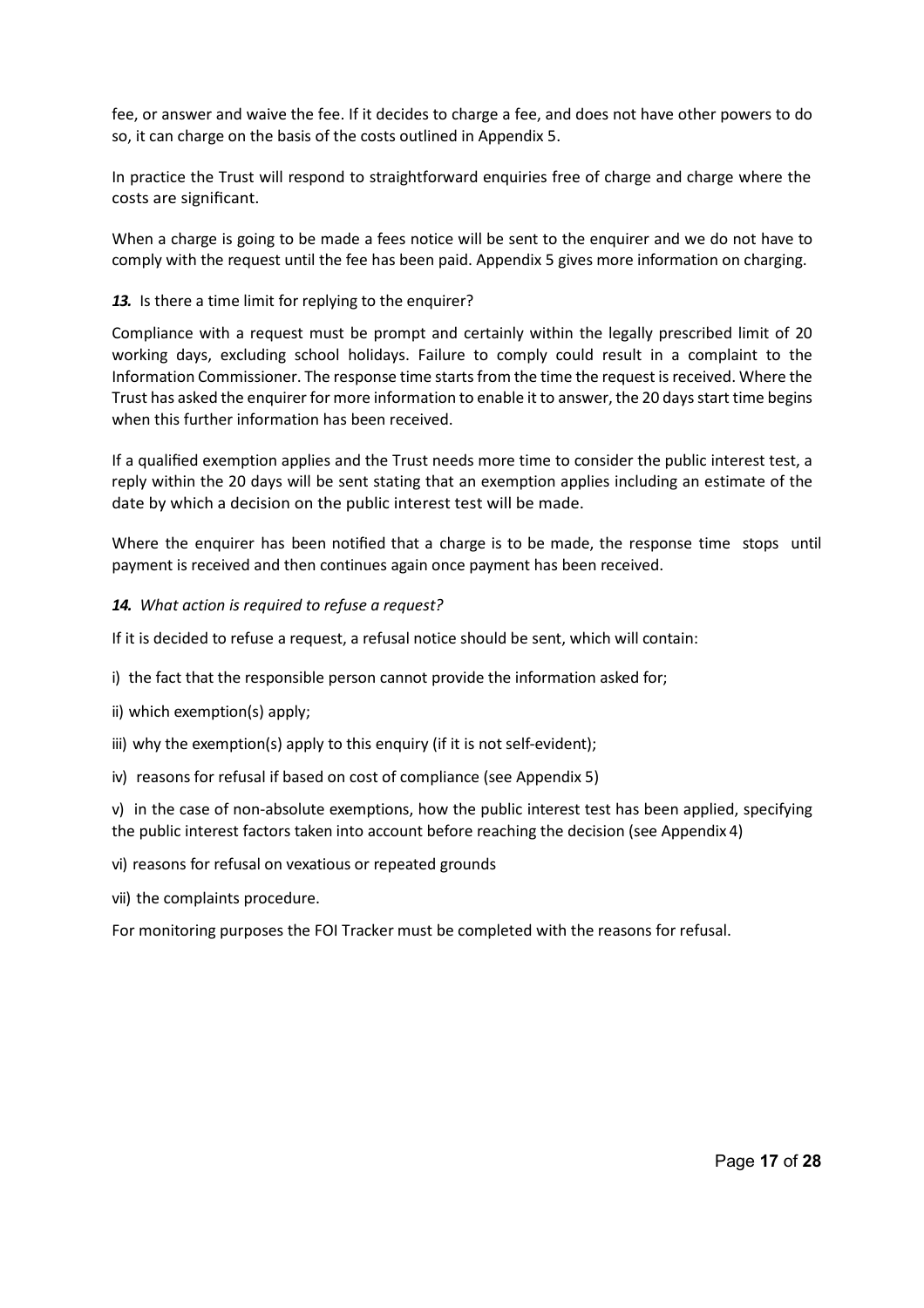### **Appendix 3 Exemptions**

Although decisions on disclosure should be made on a presumption of openness, the FOIA recognises the need to preserve confidentiality and protect sensitive material in some circumstances.

Information will not be withheld in response to a valid request UNLESS one of the following applies:-

- 1. an exemption to disclosure, or
- 2. the information sought is not held, or
- 3. the request is considered vexatious or repeated or
- 4. the cost of compliance exceeds the threshold (see Appendix 5)

### *The duty to confirm or deny*

A person applying for information has the right to be told if the information requested is held and if that is the case to have the information sent (subject to any of the exemptions). This obligation is known as the Trust's "duty to confirm or deny" that it holds the information. However, the Trust does not have to confirm or deny if:-

- a. the exemption is an absolute exemption, or
- b. in the case of qualified exemptions, confirming or denying would itself disclose exempted information

#### *Exemptions*

A series of exemptions are set out in the FOIA which allow the withholding of information in relation to an enquiry. Some are very specialised in their application (such as national security) and would not usually be relevant.

There are two general categories of exemptions: -

Absolute: where there is no requirement to confirm or deny that the information is held, disclose the information or consider the public interest; and

Qualified: where, even if an exemption applies, there is a duty to consider the public interest in disclosing information

#### *What are the Absolute Exemptions?*

There are 8 absolute exemptions listed in the FOIA. Even where an absolute exemption applies: -

- a. it does not mean that the Trust can't disclose in all cases; it means that disclosure is not required by the FOIA. A decision could be taken to ignore the exemption and release the information taking into account all the facts of the case
- b. there is still a legal obligation to provide reasonable advice and assistance to the enquirer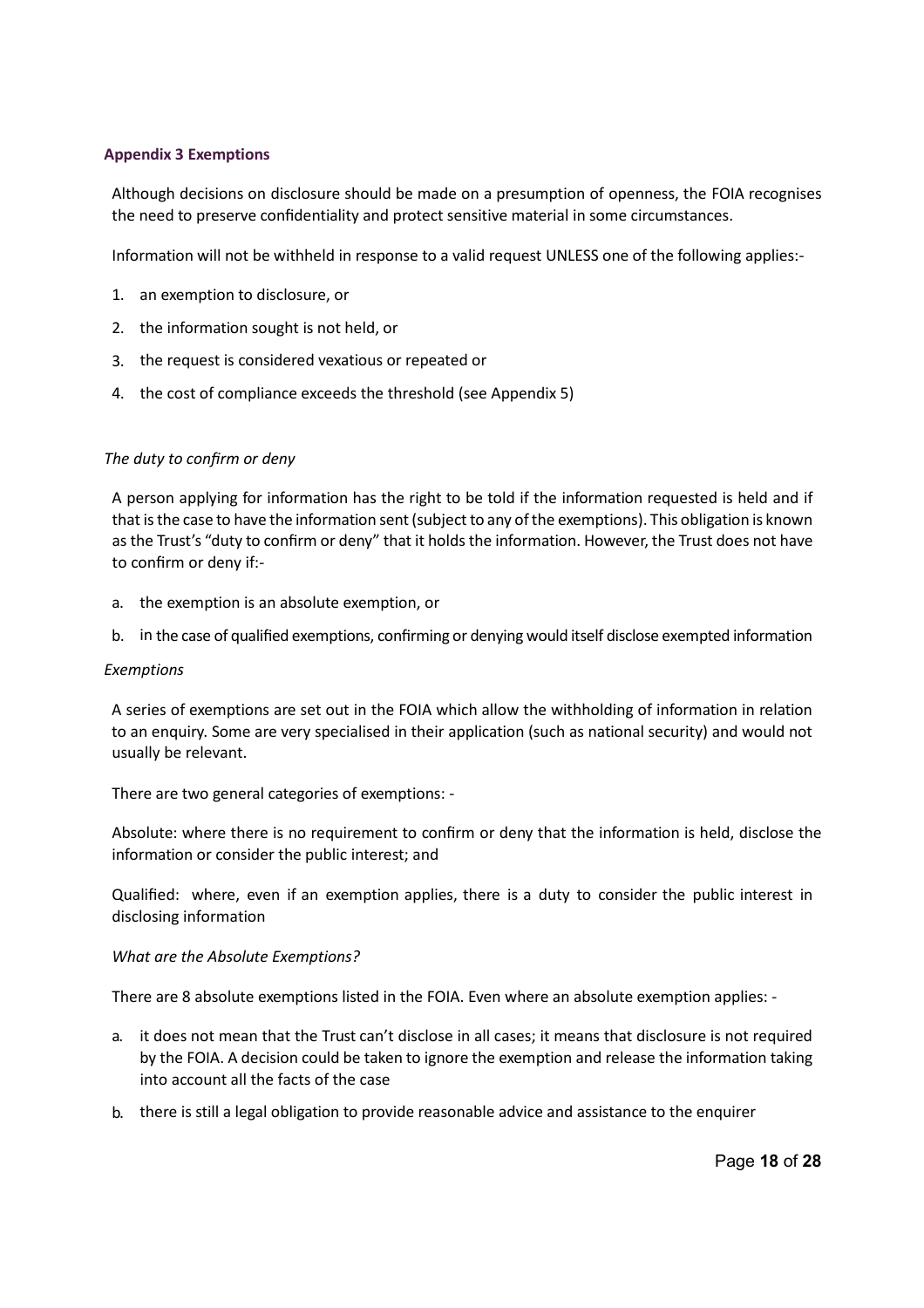The absolute exemptions in the Act are set out below.

**Information accessible to the enquirer by other means** (Section 21) If information is reasonably accessible to the applicant by another route than the FOIA, it is exempt information. This is the case even if the enquirer would have to pay for the information under that alternative route. This exemption includes cases where the Trust is required to give information under other legislation, or where the information is available via the Scheme.

**Information dealing with security matters** (Section 23) (see also qualified exemption under Section 24 on national security). This applies to information directly or indirectly supplied by, or relating to, bodies dealing with security matters such as GCHQ, MI5, MI6, Special Forces and the National Criminal Intelligence Service.

**Court records** (Section 32) – (see also the qualified exemption under Section 30 concerning investigations and proceedings conducted by public authorities). This applies to information related to proceedings in a court or tribunal or served on a public authority for the purposes of proceedings.

**Parliamentary Privilege** (Section 34). This exempts information if it is required for the purpose of avoiding an infringement of the Parliamentary privilege. Parliamentary privilege is an immunity whereby MPs cannot be prosecuted for sedition or sued for libel or slander over anything said during proceedings in the House.

**Prejudice to the effective conduct of public affairs** (Section 36) – see also the qualified exemption part of Section 36. This relates to the maintenance of the collective responsibility of Ministers.

**Personal information** (Section 40) - see also the qualified exemption part of Section 40. Where enquirers ask to see information about themselves, this is exempt under the FOIA because it is covered by the Data Protection Act 2018 and the General Data Protection Regulation.

**Information provided in confidence** (Section 41). This relates to information obtained from a person if its disclosure would constitute a breach of confidence actionable by that, or another, person.

**Prohibitions on disclosure** (Section 44) Information is exempt where its disclosure is prohibited under any other legislation by order of a court or where it would constitute a contempt of court or where it is incompatible with any EC obligation.

#### *What are the Qualified Exemptions?*

With qualified exemptions, even if it is decided that an exemption applies, there is a duty to consider the public interest in confirming or denying that the information exists and in disclosing information. The qualified exemptions in the FOIA are set out below.

**Information intended for future publication** (Section 22). If at the time the request was made information is held with a view to publication, then it is exempt from disclosure if it is reasonable that it should not be disclosed until the intended date of publication. This could apply for instance to statistics published at set intervals, for example annually or where information is incomplete and it would be inappropriate to publish prematurely. There is a legal duty to provide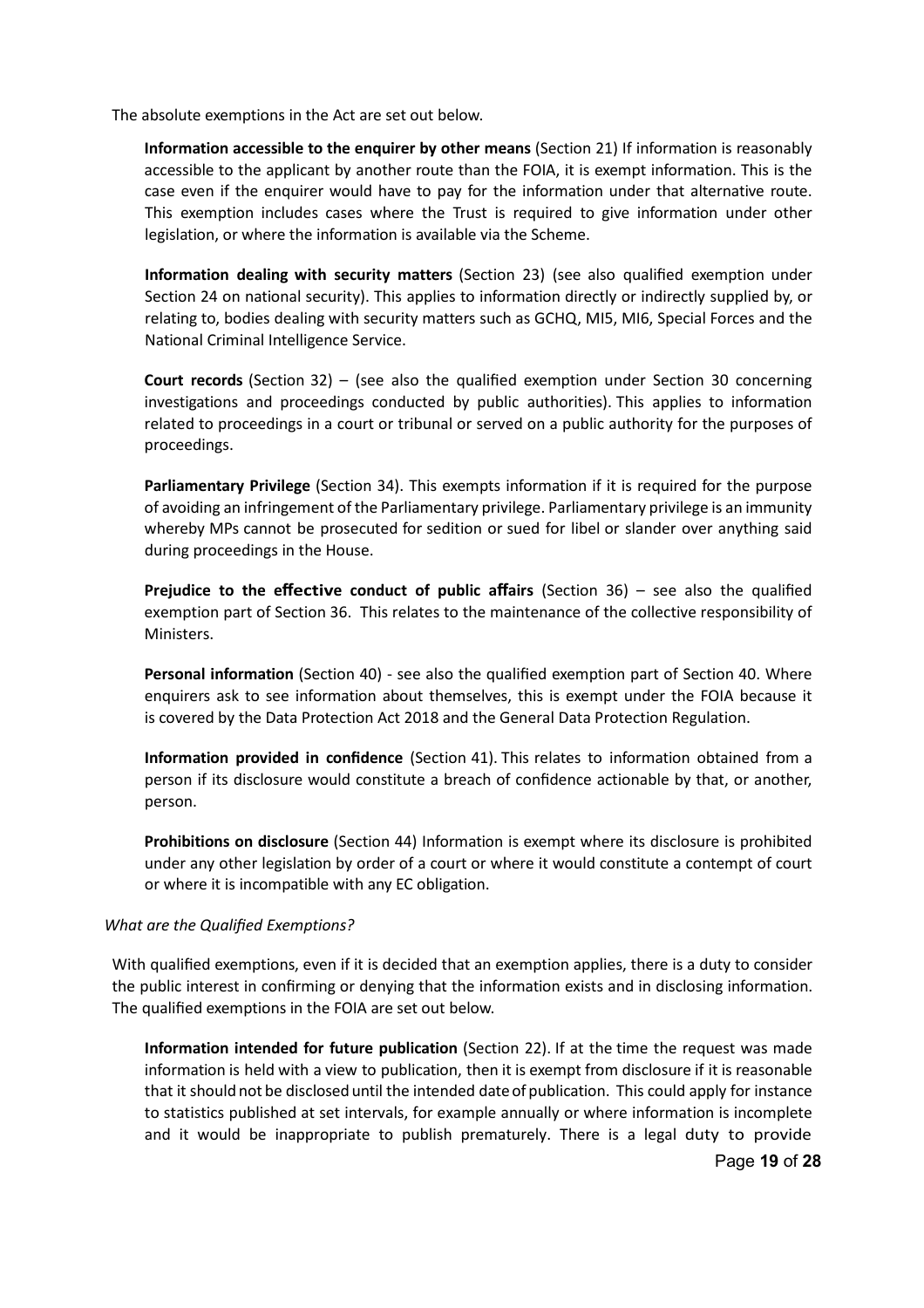reasonable advice and assistance.

**National security** (Section 24) (see also absolute exemption 23) Information is exempt for the purposes of safeguarding national security.

**Defence** (Section 26) Information is exempt if its disclosure would prejudice the defence of the UK.

International relations (Section 27) Information is exempt if its disclosure would or would be likely to, prejudice relations between the UK and any other state, international organisation.

**Relations within UK** (Section 28) Information is exempt if its disclosure would or would be likely to prejudice relations between any administration in the UK ie the Government, Scottish Administration, Northern Ireland Assembly, or National Assembly of Wales.

**The economy** (Section 29) Note the following: -

- a. the intended publication does not have to be by the Trust, it can be by another person or body on behalf of the Trust
- b. the date of publication does not have to be known; it could be at some future date (although it is recommended that some idea of a likely date is given)
- c. the duty to confirm or deny does not apply if to do so would involve the disclosure of any of the relevant information

Information is exempt if its disclosure would, or would be likely to, prejudice the economic or financial interests of the UK

**Investigations and proceedings conducted by public authorities** (Section 30) Information is exempt if it has at any time been held by the school for the purposes of criminal investigations or proceedings, such as determining whether a person should be charged with an offence or whether a charged person is guilty, or investigations which may lead to a decision to institute criminal proceedings. The duty to confirm or deny does not apply to such information.

**Law enforcement** (Section 31) Information which is not exempt under Section 30 Investigations and Proceedings, may be exempt under this exemption in the event that disclosure would, or would be likely to, prejudice the following among others: -

- a. the prevention or detection of crime
- b. the apprehension or prosecution of offenders
- c. the administration of justice
- d. the exercise of functions such as ascertaining if a person has broken the law, is responsible for improper conduct, whether circumstances justify regulatory action, ascertaining a person's fitness or competence in relation to their profession, ascertaining the cause of an accident or protecting or recovering charities or its properties
- e. any civil proceedings brought by or on behalf of the Trust which arise out of an investigation carried out for any of the purposes mentioned above.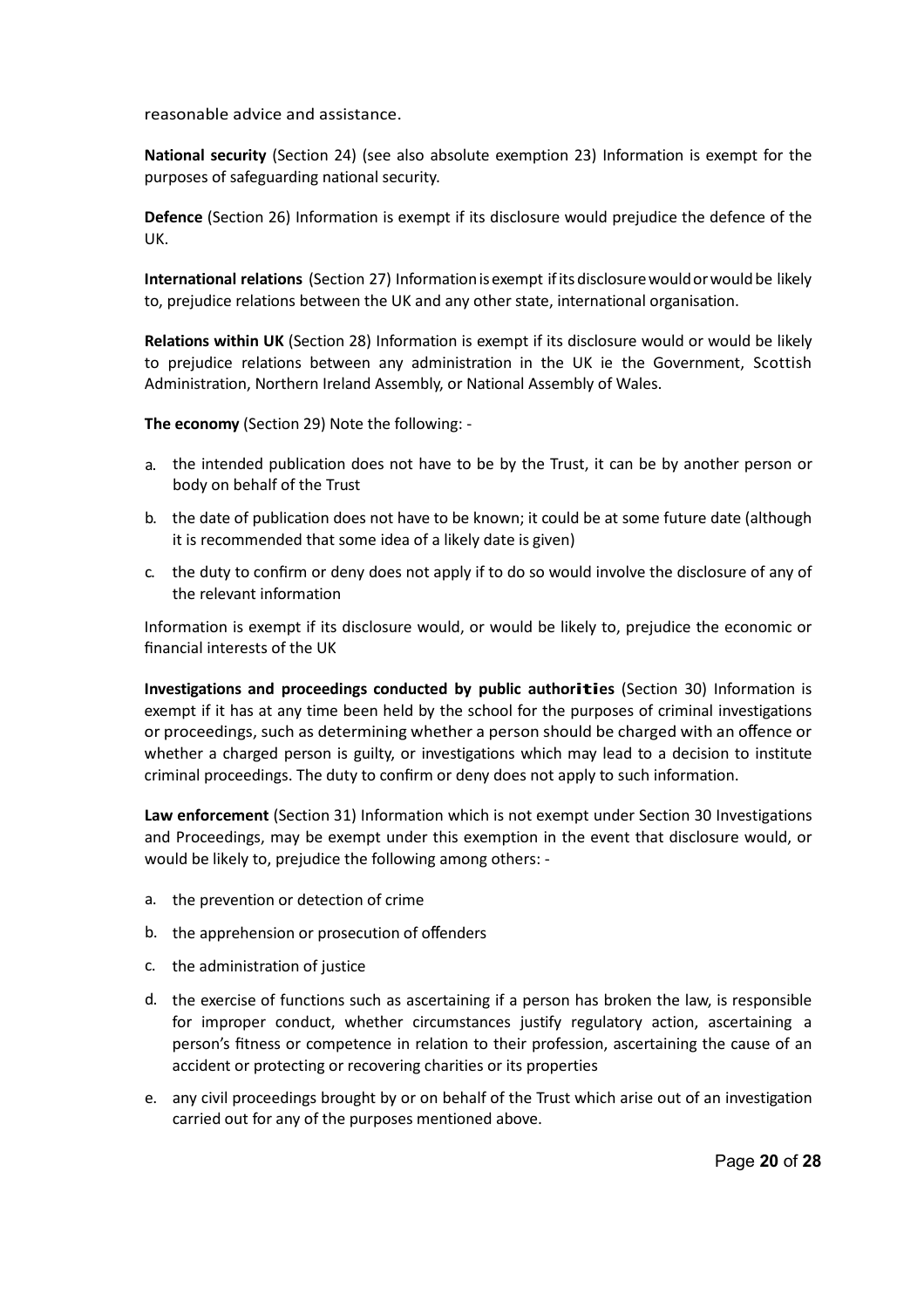The duty to confirm or deny does not arise where prejudice would result to any of these matters.

**Audit Functions** (Section 33) Information is exempt if its disclosure would, or would be likely to, prejudice the exercise of an authority's functions in relation to the audit of the accounts of other public authorities. It does not apply to internal audit reports.

**Formulation of government policy** (Section 35) Information held is exemptinformation ifit relates to the formulation or development of government policy, ministerial communications, advice by Law Officers (eg Attorney General) and the operation of any Ministerial private office

**Prejudice to the conduct of public affairs (**Section 36) (excluding matters covered by the absolute exemption part of Section 36) Information likely to prejudice the maintenance of the convention of the collective responsibility of Ministers or likely to inhibit the free and frank provision of advice or exchange of views

**Communications with the Queen** (Section 37) Information is exempt if it relates to communications with the Queen, the Royal Family or Royal Household or if it relates to the award of honours. The duty to confirm or deny does not arise where this exemption applies.

**Health and Safety** (Section 38) Information is exempt if its disclosure would or would be likely to endanger the safety or physical or mental health of any individual. The duty to confirm or deny does not arise where prejudice would result.

**Environmental information** (Section 39) Information is exempt under the FOIA where it is covered by the Environmental Information Regulations. Environmental information can cover information relating to: air, water, land, natural sites, built environment, flora and fauna, and health. It also covers all information relating to decisions or activities affecting any of these.

**Personal information** (Section 40) – see also the absolute exemption part of Section 40. Where an individual seeks information about themselves Data Protection Act 2018 and the General Data Protection Regulation powers apply. Where the information concerns a third party, it is exempt if its disclosure would contravene the Data Protection Act 2018 and the General Data Protection Regulation, or the data protection principles; or if the person to whom the information relates would not have a right of access to it because it falls under one of the exemptions to the Data Protection Act 2018 and the General Data Protection Regulation. The duty to confirm or deny does not arise in relation to this information if doing so would be incompatible with any of the above.

**Legal professional privilege** (Section 42) Legal professional privilege covers any advice given by legal advisers, solicitors and barristers. Generally, such information will be privileged. A trust wishing to disclose the information will need to seek consent from the provider of the advice. This exemption covers all such information where a claim to legal professional privilege can be maintained in legal proceedings. The duty to confirm or deny does not arise where to do so would involve the disclosure of such information.

**Commercial interests** (Section 43) Information is exempt if it constitutes a trade secret or would be likely to prejudice the commercial interests of any person or body. The duty to confirm or deny does not arise where prejudice would result to commercial interests but not where the information constitutes a trade secret.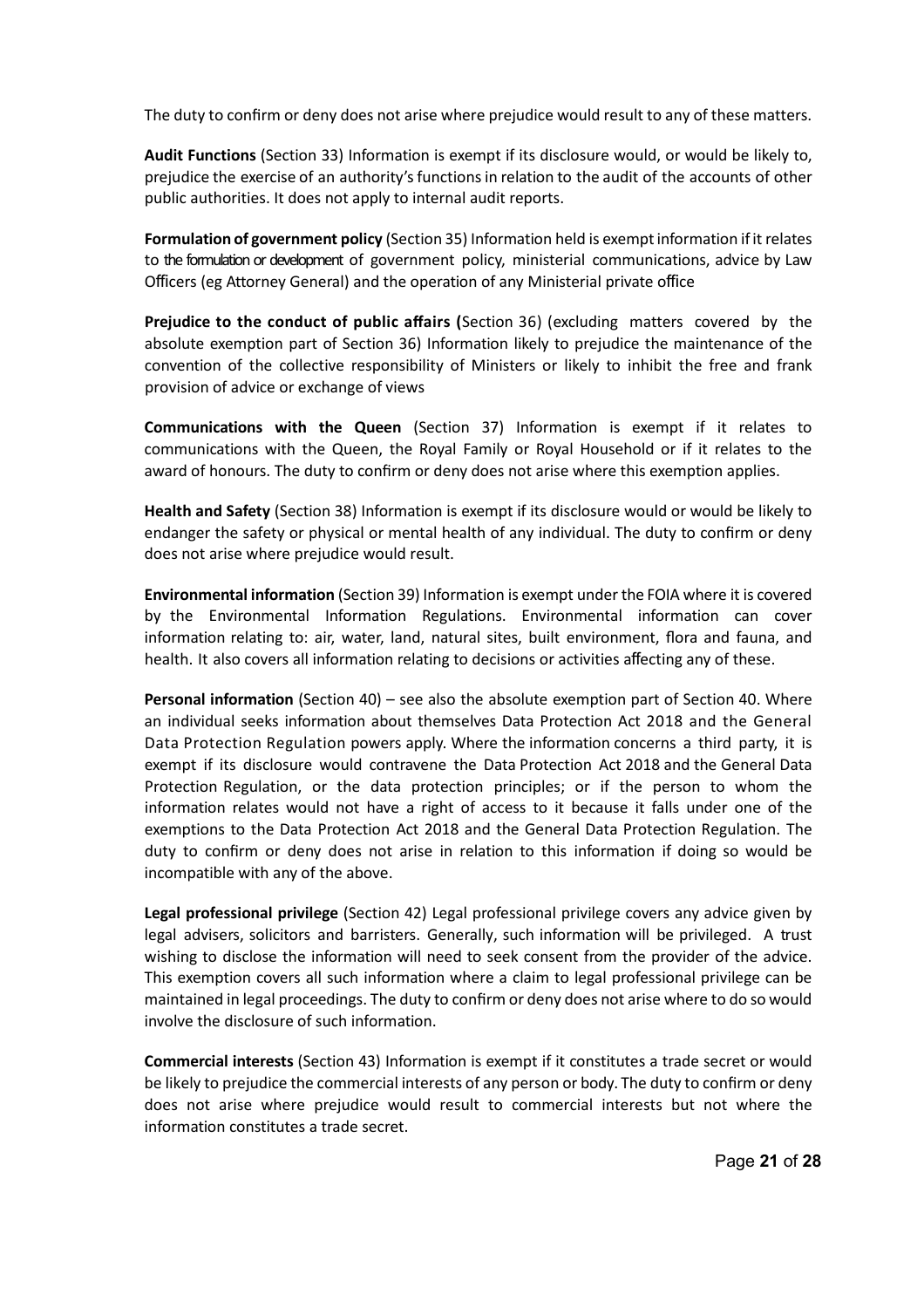### *Protective Markings and Applying Exemptions*

The presence of a protective marking (Restricted, Confidential or Secret, with or without descriptors such as Staff, Management, Commercial etc) does not constitute an exemption and is not in itself sufficient grounds on which to prevent disclosure. Each case must be considered on itsmerits.

### *Timing*

Where information has previously been withheld, it must not be assumed that any subsequent requests for the same information will also be refused. Sensitivity of information decreases with age and the impact of any disclosure will be different depending on when the request is received. Therefore, for each request, it will be necessary to consider the harm that could result at the time of the request and, while taking into account any previous exemption applications, each case should be considered separately.

#### *Next steps*

In all cases, before writing to the enquirer, the person given responsibility for FOI by the school will need to ensure that the case has been properly considered, and that the reasons for refusal, or public interest test refusal, are sound.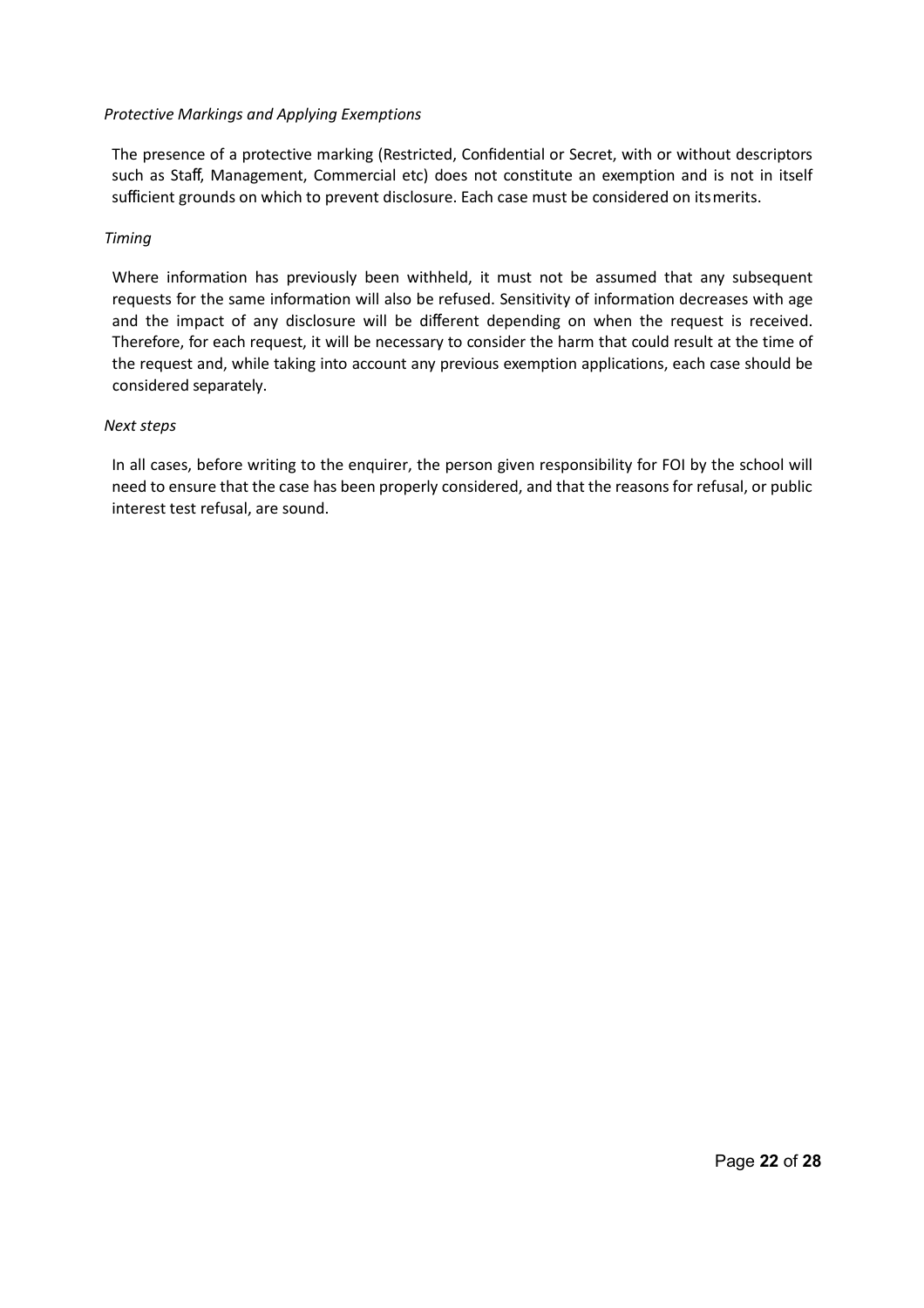# **Appendix 4 - Applying the Public Interest Test**

# Background

Having established that a qualified exemption(s) definitely applies to a particular case, a public interest test will be carried out to identify if the public interest in applying the exemption outweighs the public interest in disclosing it. Therefore, unless it is in the public interest to withhold the information, it has to be released. Although precedent and a developed case law will play a part, individual circumstances will vary and each case will need to be considered on its ownmerits.

### Carrying out the test

What is in the public interest is not necessarily the same as that which may be of interest to the public. It may be irrelevant that a matter may be the subject of public curiosity. In most cases it will be relatively straightforward to decide where the balance of the public interest in disclosure lies. However, there will inevitably be cases where the decision is a difficult one. Applying such a test depends to a high degree on objective judgement and a basic knowledge of the subject matter and its wider impact in the school and possibly wider. Factors that might be taken into account when weighing the public interest include:-

| <b>For Disclosure</b>                                                                                                                                                              | <b>Against Disclosure</b>                                                                                                                               |
|------------------------------------------------------------------------------------------------------------------------------------------------------------------------------------|---------------------------------------------------------------------------------------------------------------------------------------------------------|
| Is disclosure likely to increase access to<br>information held by the school?                                                                                                      | Is disclosure likely to distort public reporting or be<br>misleading because it is incomplete?                                                          |
| Is disclosure likely to give the reasons for a<br>decision or allow individuals to understand<br>decisions affecting their lives or assist them in<br>challenging those decisions? | Is premature disclosure likely to prejudice fair<br>scrutiny, or release sensitive issues still on the<br>internal agenda or evolving?                  |
| Is disclosure likely to improve the accountability<br>and transparency of the school in the use of public<br>funds and help to show that it obtains value for<br>money?            | Is disclosure likely to cause unnecessary public<br>alarm or confusion?                                                                                 |
| Is disclosure likely to contribute to public debate<br>and assist the understanding of existing or<br>proposed policy?                                                             | Is disclosure likely to seriously jeopardise the<br>school's legal or contractual position?                                                             |
| Is disclosure likely to increase public participation<br>in decision-making?                                                                                                       | Is disclosure likely to infringe other legislation<br>e.g. Data Protection Act 2018 and the General Data<br>Protection Regulation?                      |
| Is disclosure likely to increase public participation<br>in political processes in general?                                                                                        | Is disclosure likely to create a controversial<br>precedent on the release of information or impair<br>our ability to obtain information in the future. |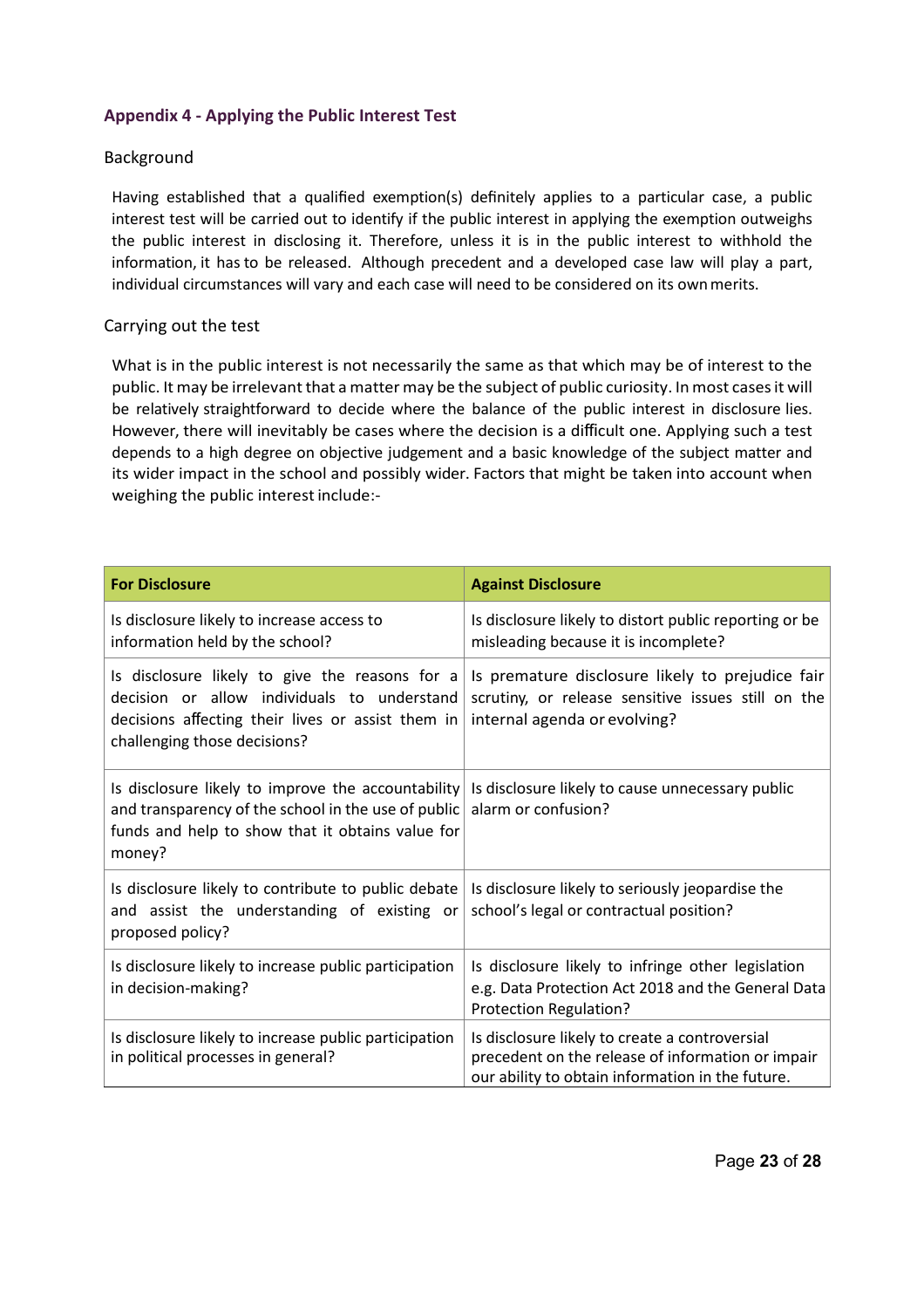| Is disclosure likely to bring to light<br>information affecting public safety? | Is disclosure likely to adversely affect the school's<br>proper functioning and discourage openness in<br>expressing opinions?                                    |
|--------------------------------------------------------------------------------|-------------------------------------------------------------------------------------------------------------------------------------------------------------------|
| Is disclosure likely to reduce further enquiries on<br>the topic?              | If a large amount of information on the topic<br>has already been made available, would further<br>disclosure shed any more light or serve any useful<br>purpose? |

- a. potential or actual embarrassment to, or loss of confidence in, the Trust, school, staff or local committee members is NOT a valid factor
- b. the fact that the information is technical, complex to understand and may be misunderstood may not of itself be a reason to withhold information
- c. the potential harm of releasing information will reduce over time and should be considered at the time the request is made rather than by reference to when the relevant decision was originally taken
- d. the balance of the public interest in disclosure cannot always be decided on the basis of whether the disclosure of particular information would cause harm, but on certain higher order considerations such as the need to preserve confidentiality of internal discussions
- e. a decision not to release information may be perverse i.e. would a decision to withhold information because it is not in the public interest to release it, itself result in harm to public safety, the environment or a third party?

Deciding on the public interest is not simply a matter of adding up the number of relevant factors on each side. Deciding how important each factor is in the circumstances is part of the overall assessment.

#### For Disclosure

Where the balance of the public interest lies in disclosure, the enquiry should be dealt with and the information required should be made available. Where the factors are equally-balanced, the decision should usually favour disclosure (but see 3<sup>rd</sup> bullet point above).

# Against Disclosure

After carrying out the public interest test if it is decided that the exemption should still apply, proceed to reply to the request. There will be occasions when it has been decided that a qualified exemption applies but consideration of the public interest test may take longer. In such a case, the enquirer should be contacted within 20 working daysstating that a particular exemption applies, including an estimate of the date by which a decision on the public interest test will be made. This should be within a "reasonable" time- in practice, it is recommended this decision is made and communicated within the 20 days but where not possible it is suggested that no more than 10 working days beyond the 20 days should be allowed.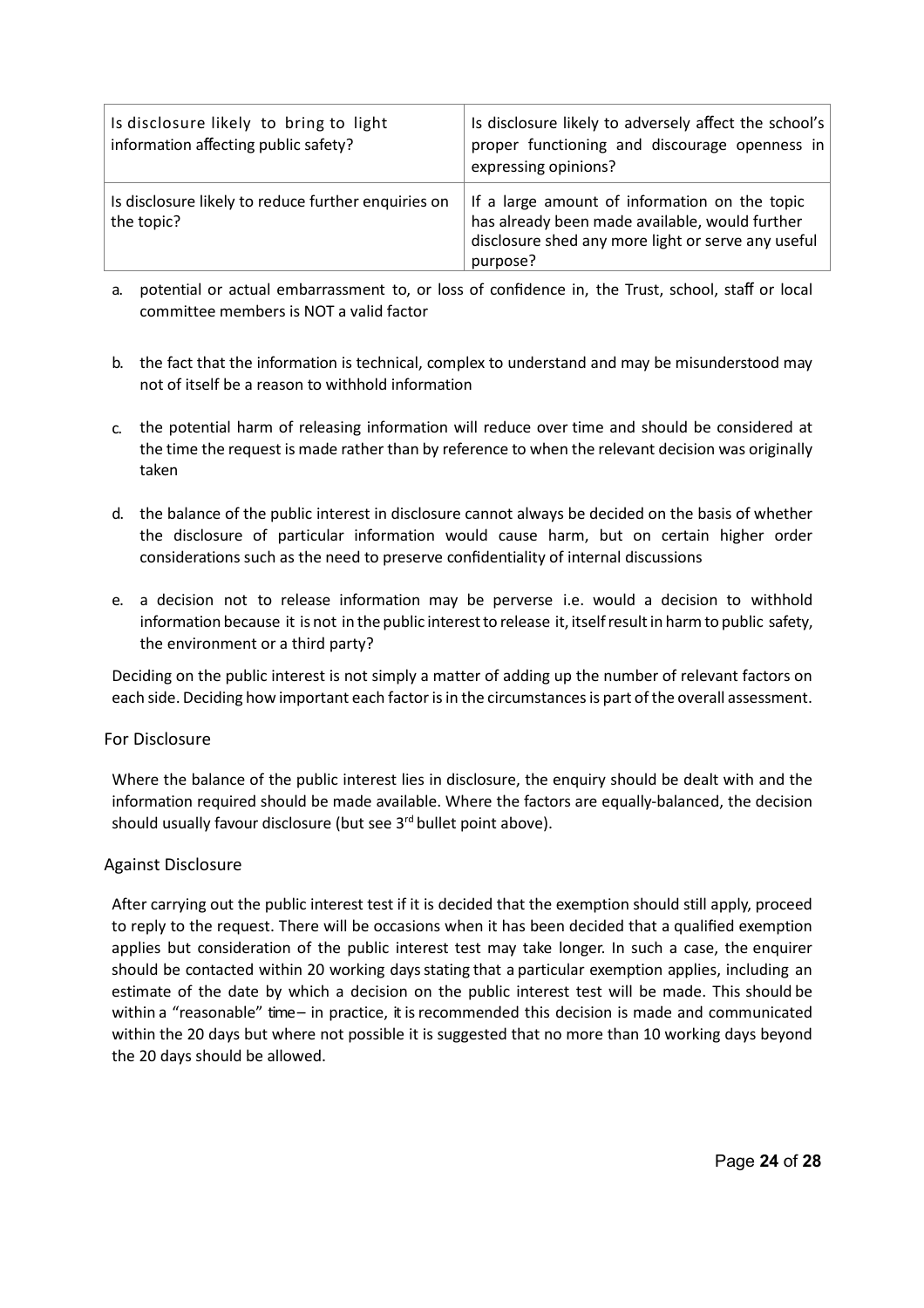#### **APPENDIX 5 - Charging**

Important: Different charges apply for requests under the Data Protection Act 2018 and the General Data Protection Regulation.

May we charge a fee?

The FOIA does not require charges to be made but the Trust has discretion to charge applicants a fee in accordance with the Fees Regulations (fees Regulations on the DCA website [www.dca.gov.uk/foi/](http://www.dca.gov.uk/foi/) secleg.htm)

What steps will we take in considering whether to charge?

The Trust will take the following into account when calculating the estimated cost of complying with a request for information:

The prescribed costs:

The Trust may, for the purposes of its estimate, take into account only the costs it reasonably expects to incur in relation to the request in –

- a) determining whether it holds the information,
- b) locating the information, or a document which may contain the information,
- c) retrieving the information, or a document which may contain the information, and
- d) extracting the information from a document containing it.

#### The disbursements

These are any costs directly and reasonably incurred by the Trust in:

a) informing the applicant whether it holds information of the description specified in the request

b) communicating the information to the applicant

For all requests, the Trust will have regard to the following two points:

- a. The duty to provide advice and assistance to applicants. If planning to turn down a request for cost reasons, or charge a high fee, we will contact the applicant in advance to discuss whether they would prefer the scope of the request to be modified so that, for example, it would cost less than the appropriate limit.
- b. The maximum amount that can be charged. The Regulations set out the maximum amount that can be charged. However there is nothing to stop the Trust charging a lesser or no fee. Local committees should develop a consistent policy on charging.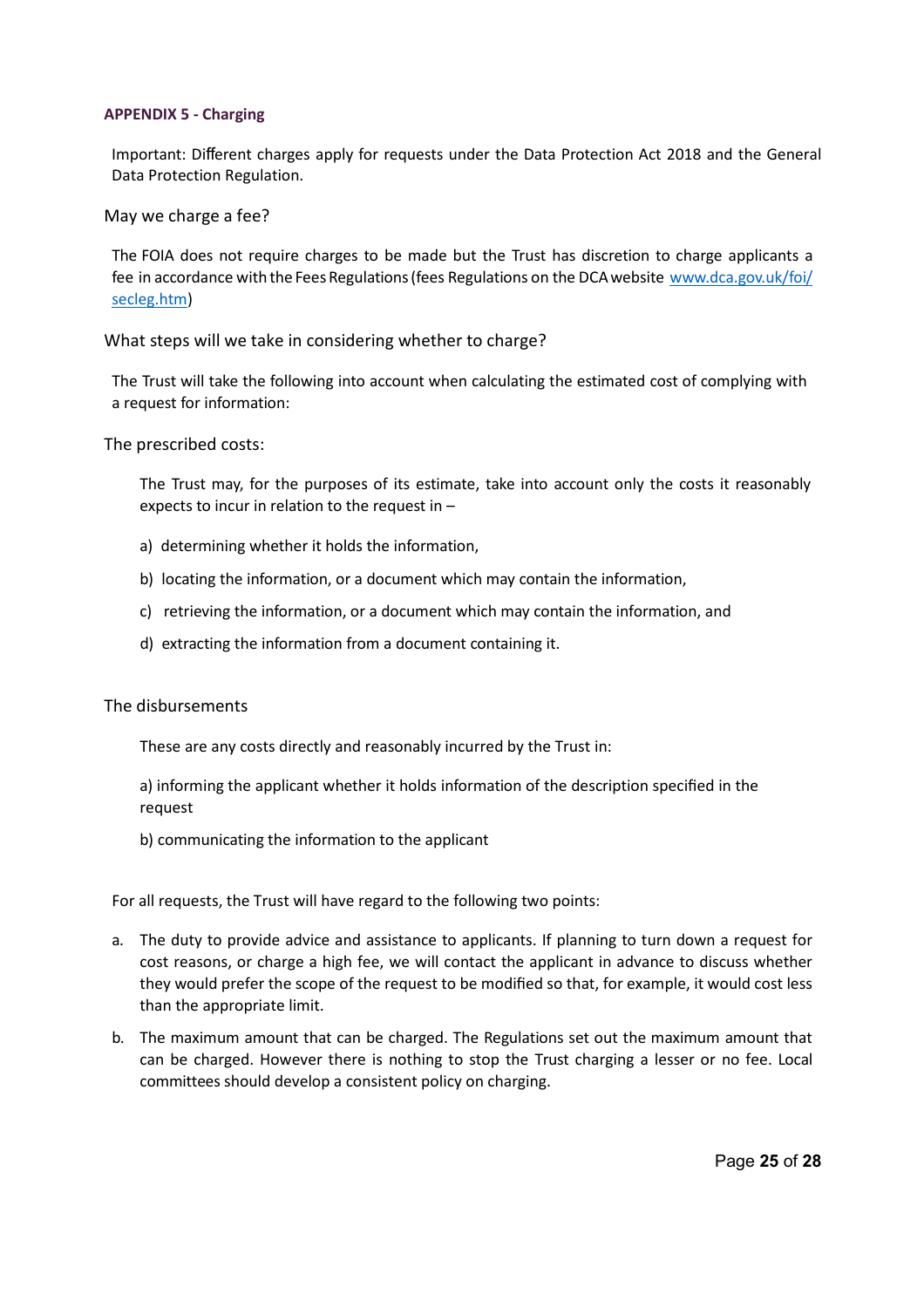May we aggregate the costs where there are multiple requests?

Where two or more requests are made by different people who appear to be acting together or as part of a campaign the estimated cost of complying with any of the requests is to be taken to be the estimated total cost of complying with them all, provided that:

(a) the two or more requests are for information which is on the same subject matter or is otherwise related;

(b) the last of the requests is received by the school before the twentieth working day following the date of receipt of the first of the requests; and

(c) it appears to the school that the requests have been made in an attempt to ensure that the prescribed costs of complying separately with each request would not exceed the appropriate limit.

If the Trust gets multiple requests for the same information, it will be included in the information in the Scheme.

How do we inform the applicant of the fee?

Where there is an intention to charge a fee for complying with a request for information then we will give the person requesting the information notice in writing (the "fees notice") stating that a fee of the amount specified in the notice is to be charged for complying.

Where a fees notice has been given to the person making the request, the Trust does not need to comply with the request unless the fee is paid within three months of the notice being received.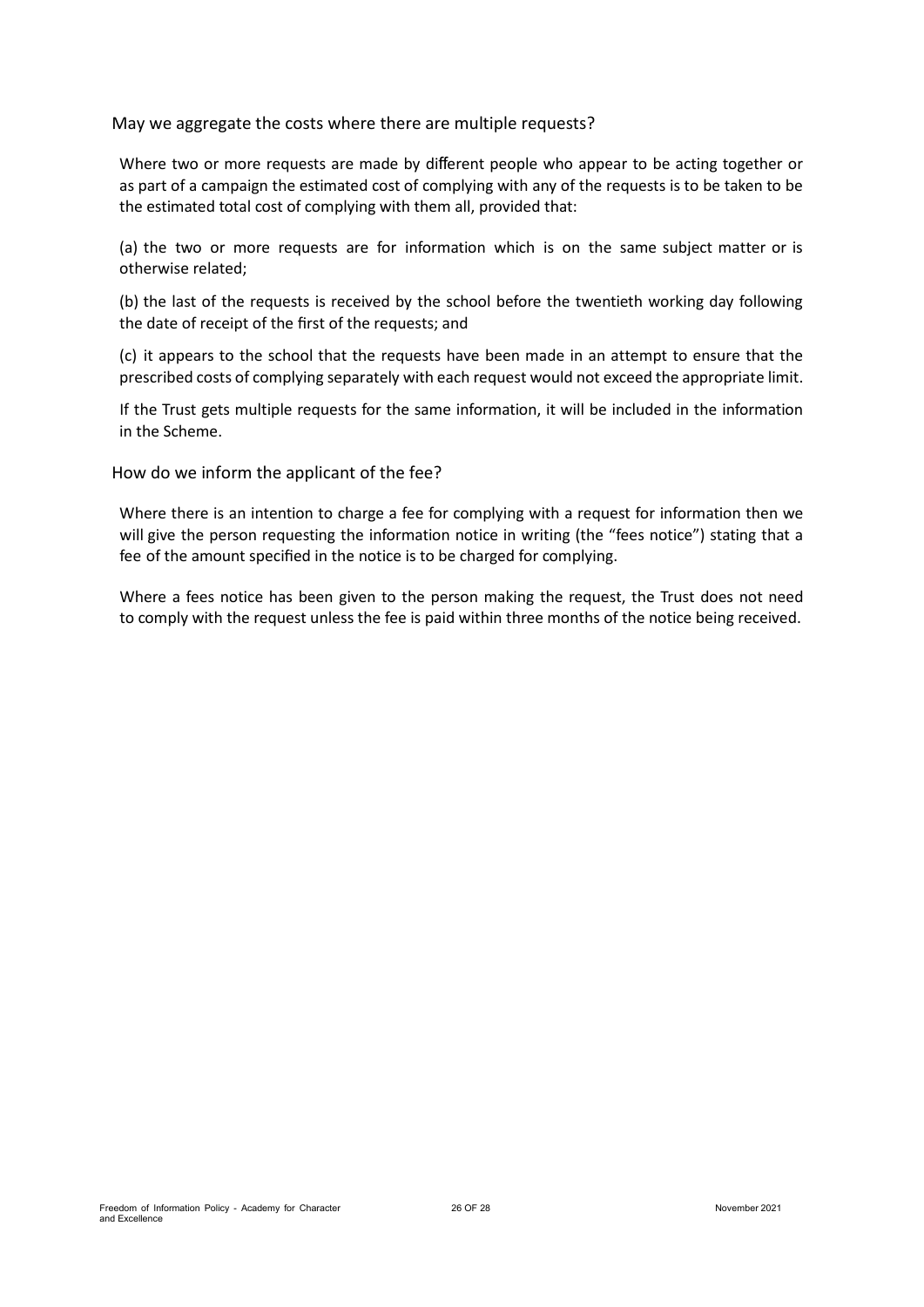# APPENDIX 6 – Standard Letters

This letter is to be completed by the individual making the request and sent to the DPO

#### **Insert School Name**

**Date:** 

#### **Re: subject access request**

Dear Mrs Ridgway,

Please provide me with the information about me that I am entitled to under the General Data Protection Regulation. This is so I can be aware of the information you are processing about me, and verify the lawfulness of the processing.

Here is the necessary information:

| Name                                 |                                                                                                                                                                                                         |
|--------------------------------------|---------------------------------------------------------------------------------------------------------------------------------------------------------------------------------------------------------|
|                                      | Please select:                                                                                                                                                                                          |
|                                      | Pupil / parent / employee / governor / volunteer                                                                                                                                                        |
| Relationship with the school         | Other (please specify):                                                                                                                                                                                 |
| Correspondence address               |                                                                                                                                                                                                         |
| Contact number                       |                                                                                                                                                                                                         |
| Email address                        |                                                                                                                                                                                                         |
| Details of the information requested | Please provide me with:<br>Insert details of the information you want that will<br>help us to locate the specific information. Please be<br>as precise as possible, for example:<br>Your personnel file |